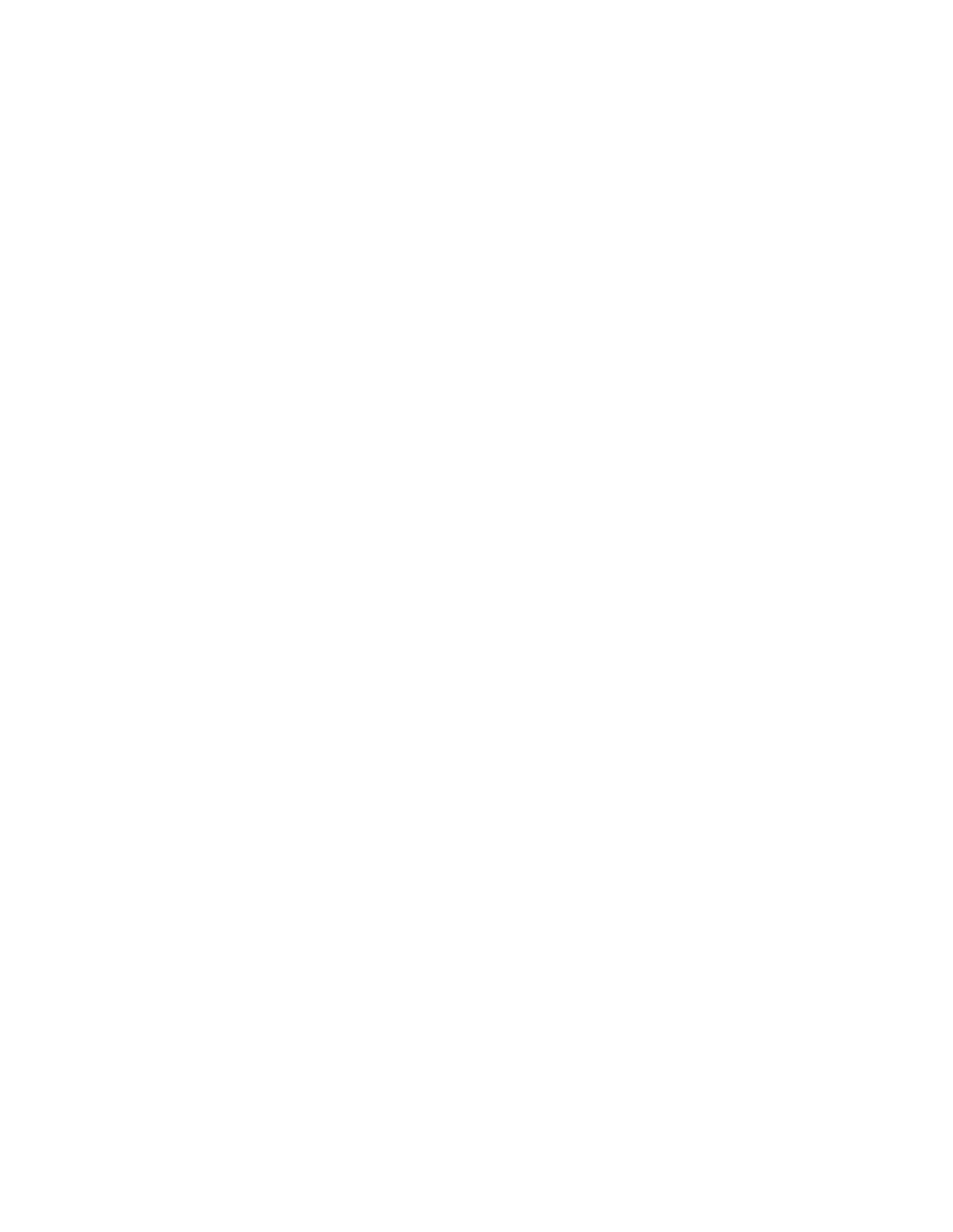# McMicken College of **Arts & Sciences**

# Administrative Officers

Billie Burton, MEd, *Assistant Dean* 102 McMicken Hall Robert Frank, PhD, *Associate Dean* 7150F Edwards I Valerie Gray Hardcastle, PhD, *Dean* 7150D Edwards I Jeannette Mautner, MA, *Sr. Assistant Dean* 102 McMicken Hall Joanna Mitro, PhD, *Associate Dean* 7150G Edwards I Leland Person, PhD, *Sr. Associate Dean* 7150C Edwards I Tara Stopfel Warden, MEd, *Assistant Dean* 151 McMicken Hall Patricia S. Woods, MBA, *Sr. Assistant Dean* 7150J Edwards I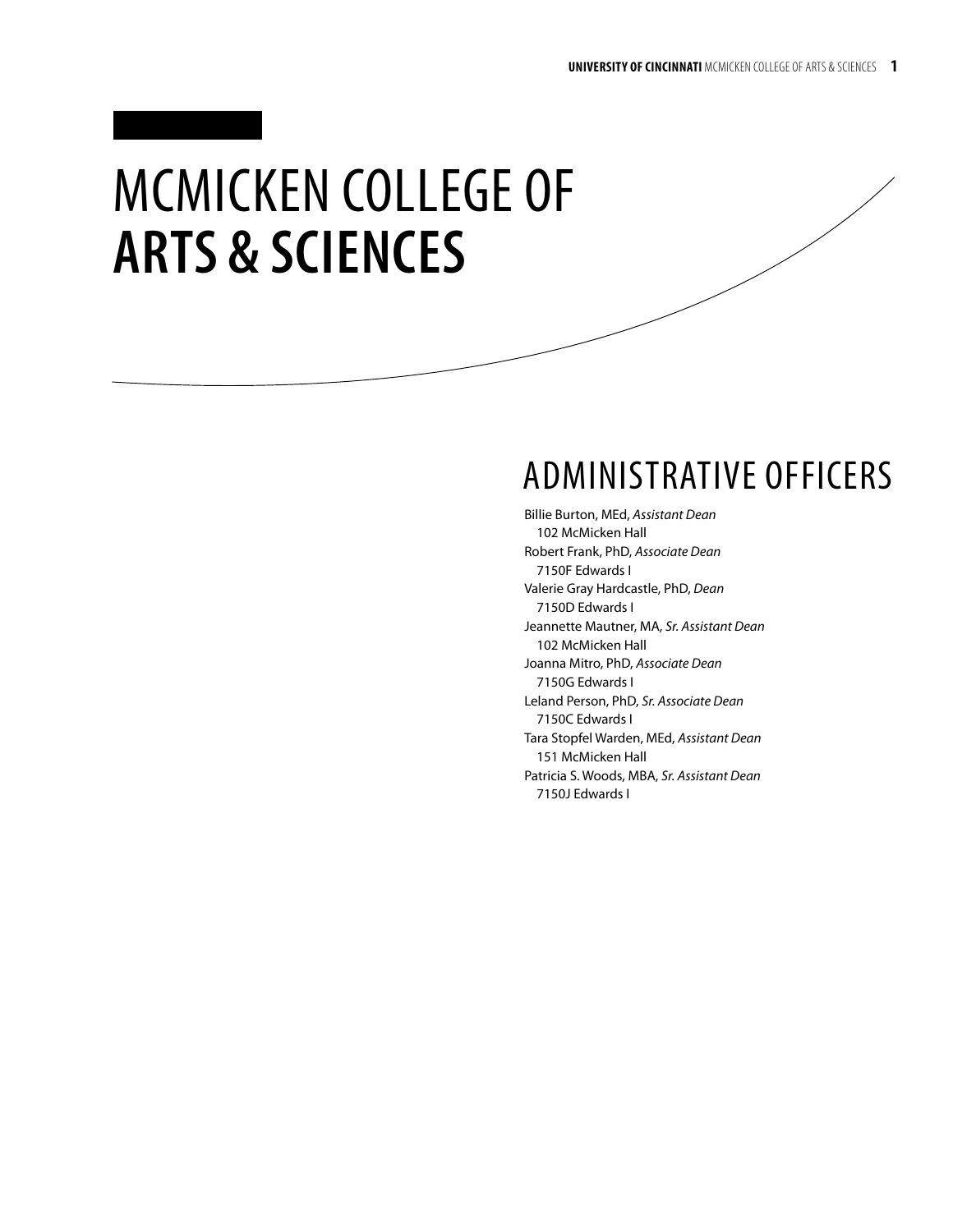# Degree Programs

McMicken College of Arts and Sciences offers three degrees:

- Bachelor of Arts (BA)
- Bachelor of Science (BS)
- Bachelor of Interdisciplinary Studies (BIS)

The BA and BS degrees, distinguished primarily by the major, or field of concentration, share a common set of liberal arts requirements. Majors in the natural sciences earn the BS degree, whereas those in the social and behavioral sciences, the humanities and mathematics earn the BA degree.

In earning a degree, students choose a major or field of concentration from one of the college's 27 academic units. While most majors consist of work done entirely within that home unit, some cross unit lines as part of an interdisciplinary program, while still others draw on the offerings of other colleges within the university.

The BIS degree cannot automatically be elected by a student. It requires submission of a degree plan designed to attain a particular educational goal, under the supervision of two faculty advisors. Interested students can obtain an outline of BIS criteria from the college office and make an appointment with the BIS coordinator.

Each program (with its code number) is briefly described on the following pages. For a full description, please request a program outline from the A&S Office of Undergraduate Affairs and Advising, 102 McMicken, 513-556-5860, artsci.advising@ uc.edu, or check the college's Web site, *www.artsci.uc.edu.*

### **Bachelor of Arts Degree Programs**

**Africana Studies (AFST)** majors use a variety of approaches to examine how to improve the life chances and life experiences of many cultures through the lens of African, African American, Afro-Latin, Afro-Caribbean and Afro-European populations. This interdisciplinary major employs analytical tools from fields such as sociology, literature and history to explore important social issues facing people of African descent in continental Africa and throughout the African diaspora. A **certificate** in **Africana Studies** is also available.

**Anthropology (ANTH)** students study humankind in all its material, physical and cultural dimensions. Anthropology majors develop strong research and analytical skills while exploring people of the past and present from a comparative, cross-cultural perspective. Anthropology majors take 54 hours of anthropology courses, distributed among each of the four fields — cultural anthropology, biological anthropology, archaeology, and linguistic anthropology. A **minor** or **certificate** in **Anthropology** is available and a **certificate** in **Heritage Studies** is also offered.

**Archaeology (ARCL)** students study archaeological methods through hands-on fieldwork and laboratory experiences. Students may conduct mentored interdisciplinary archaeological research in the Ohio Valley, American Southwest, and Mesoamerica. Archaeology students will choose one of three specialized tracks to study. The **Archaeology of Social Complexity Track (ARCL-SC)** is the study of prehistoric and ancient communities and civilizations. The **Landscape Archaeology Track (ARCL-LA)** is the study of past peoples via the traces they left in their environment, often via GIS mapping techniques and remote sensing technology to analyze areas of past human habitation and identify features of interest. The **Geoarchaeology Track (ARCL-GA)** applies the methods and approaches of geography, geology, and earth sciences to study the effects of physical processes on archaeological sites and to gain historical information from soil, sediments, and clays.

**Asian studies (AIST)** is an interdisciplinary program that explores the languages, cultures, economies, geography and politics of the countries of Asia. Asian studies majors take courses in Chinese or Japanese language, economics, political science, history and geography to survey a wide range of approaches to the history and cultures of Asian countries. The multidisciplinary approach allows students to acquire a variety of analytical tools and to look at issues and problems from multiple perspectives. A **minor** or **certificate** in **Asian Studies** is also available.

**Biology (BIOL)** the BA degree may be preferable for students seeking a second major in biology, or those interested in careers in teaching or entering the workforce upon graduation. The BA degree will generally not serve the needs of a pre-professional student (pre-med, pre-vet, etc.) who should instead select the BS degree in biology. More information is described with the **BS Biology** degree.

**Business Economics (BUEC)** is described with economics.

**Chemistry (CHEM)** is ideal for students seeking a strong foundation in chemistry, but with sufficient flexibility and free electives in their program to pursue career paths outside of chemistry. Students planning to go to medical school, pharmacy school, or pursue forensics, high school chemistry teaching and some chemical technician positions will find this program very attractive. The mathematics and physics requirements of this degree program are identical to those required by most medical schools. Undergraduate research is also available for students pursuing this degree program. A **minor** or **certificate** in **Chemistry** is also available.

**Classics (CLAS)** and **Classical Civilization (CLCV)** are two programs offered through the department of classics. Classics majors study the language, history and literature of ancient Greece and Rome in addition to developing linguistic skills and enriching themselves through an interdisciplinary exploration of the Greek and Roman world. Classical civilization majors supplement the basic language study with courses in art,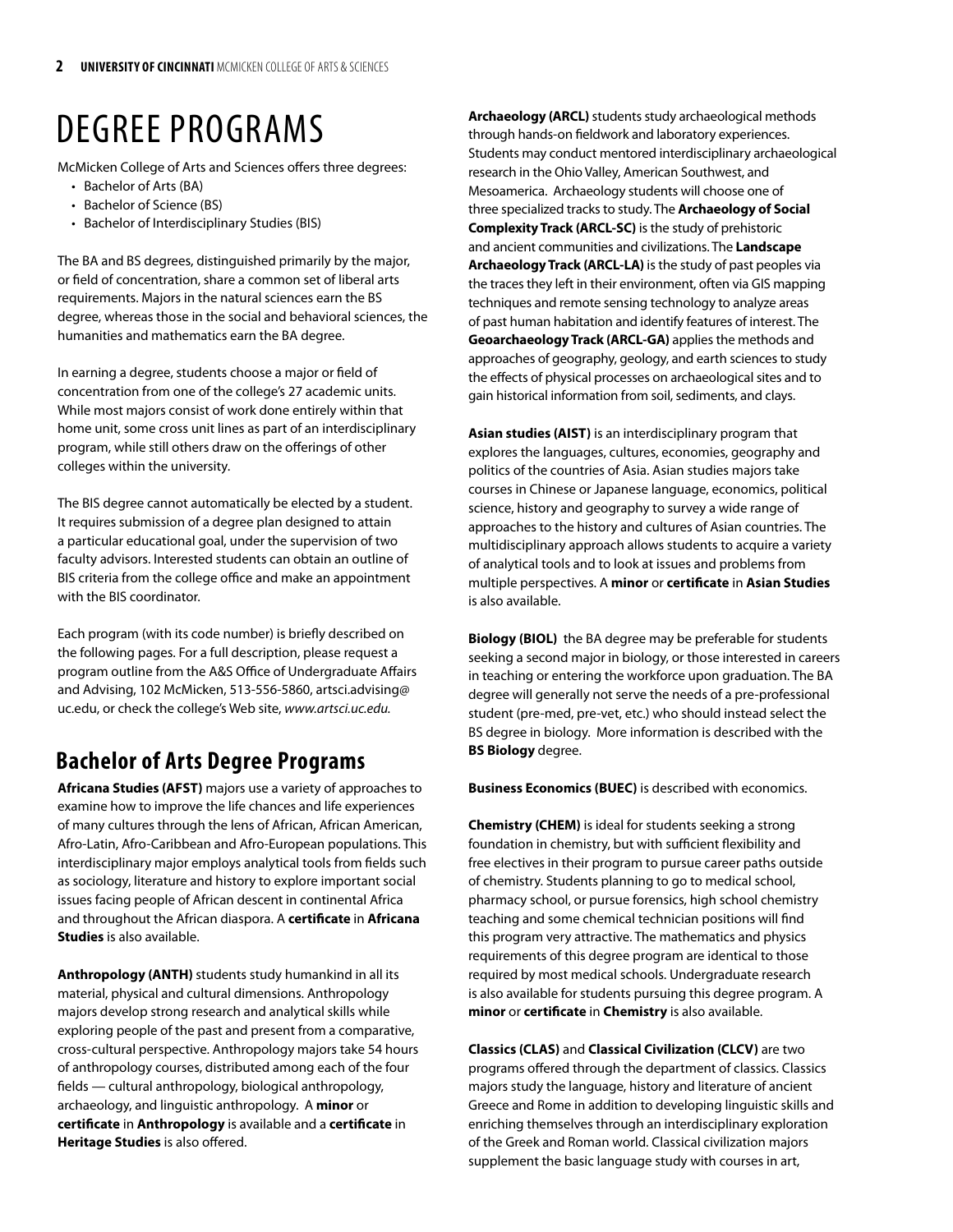archaeology and ancient civilizations. Some majors also choose study abroad programs in Athens or Rome. **Minors** in **Classics** and **Classical Civilization** are offered, as well as **certificates** in **Classics** and **Ancient Greek**.

**Communication (COMM)** focuses on message exchange among people, organizations and social institutions. Communication majors develop strong communication skills grounded in a theory-based understanding of communication processes. The communication major requires a broad foundation in the basics of communication along with more focused study in an area of concentration. Majors choose an area of concentration in public speaking, organizational communication, interpersonal communication, public communication or mass media. A **Public Relations certificate** is also available to majors.

**Economics (ECON)** and **Business Economics (BUEC)** are both offered through the department of economics. Economics involves both the investigation of theories to explain economic systems as well as the application of these theories to areas such as finance and banking, labor relations, poverty reduction, taxation and investment. Majors study how societies manage their scarce resources, while exploring issues such as the production of goods and services and the distribution of income among people. The BA in business economics offers both economics and business courses, providing a strong theoretical and practical combination. Students also have the option of pursing the **5-year program** and earning a master's degree. A **minor** in **Economics** is also offered.

**English (ENGL)** majors read, analyze and write literary texts in English. They explore British and American literature of the past and present; the structure and development of language; and the skills of creative, journalistic and expository writing. Students learn to read critically and write effectively, and they learn to look at texts through the perspectives of a variety of disciplines including history, philosophy, psychology and political science. Specialized tracks exist in **Creative Writing, Literary & Cultural Studies and Rhetoric & Professional Writing**. The department of English also offers an **English minor** and **certificates** in **Journalism**, **Creative Writing**, **Professional Writing** and **Ethnic American Studies**.

**French (FREN)** and **Spanish (SPAN)** are majors that may be completed solely with language, literature and culture courses conducted in the particular language chosen. Most language majors studied language in high school, but beginning language study in college can be completed in four years. In addition to their language courses, students may also choose area studies courses in history, political science, geography and art history. Co-op programs are available in these majors. Language majors may also take advantage of study abroad programs offered through the language departments. **Certificates** are available in: **Business French**, **Business Spanish**, and **Italian**, and **minors** are offered in **French** and **Spanish**.

**Geography (GEOG)** bridges the social and physical sciences, and therefore its majors may choose a curriculum leading to either a BA or BS degree. Geographers study the interrelationship of climate, population, land use and other variables that influence the location of goods and services. Students take courses from several areas including human and historical geography, regional geography, urban and economic geography, and geographical theory and technique. Specialized tracks exist in **Environmental Geography (GEOG-E), Geographic Information Sciences (GEOG-G), Human Geography (GEOG-H)** and **Urban-Economic Geography (GEOG-U)**. A certificate in **Geographic Information Sciences** is available and students can opt to pursue the **5-year program** to earn both undergraduate and master's degrees. A **minor** is also available in **Geography**.

**Geology (GEOL)** degrees can be pursued as a BA or BS and are described on page 5.

**German Studies (GRST)** may be completed solely with language, literature and culture courses. Most language majors studied language in high school, but beginning language study in college can be completed in four years. In addition to their language courses, students may also choose area studies courses in history, political science, geography and art history. Co-op and study abroad opportunities are established and students can opt to pursue the **5-year program** and earn both a BA and master's degree. A **certificate** is available in **German-American Studies**, and a **minor** is offered in **German Studies**.

**History (HIST)** majors study and analyze human experiences of the past. By exploring the forces and ideas that produced society, they become better able to understand other societies as well as their own. History majors develop strong critical thinking and writing skills as they develop techniques to research and examine the past. A certificate in **Historic Preservation** is also offered in cooperation with DAAP and students may opt to pursue the **5-year program**, earning both a BA and master's degree. **Certificates** in **European Studies** and **Middle-Eastern Studies** are offered, as well as a **minor** in **History**.

**International Affairs (INTA)** is an interdisciplinary major that combines political science, history, economics, geography and foreign languages. The multidisciplinary approach allows students to acquire a variety of analytical tools while looking at international issues and problems from multiple perspectives. The political science department administers this program and also offers **certificates** in **Security Studies** and **International Human Rights**.

**Journalism (JOUR)** is an interdisciplinary major that is driven by the progressive development of students' critical thinking, writing, editing and observation skills in the context of a liberal arts education. Students concentrate in one of three areas: **news/editorial**, **magazine/creative-nonfiction** or **photojournalism**. Students are also required to complete two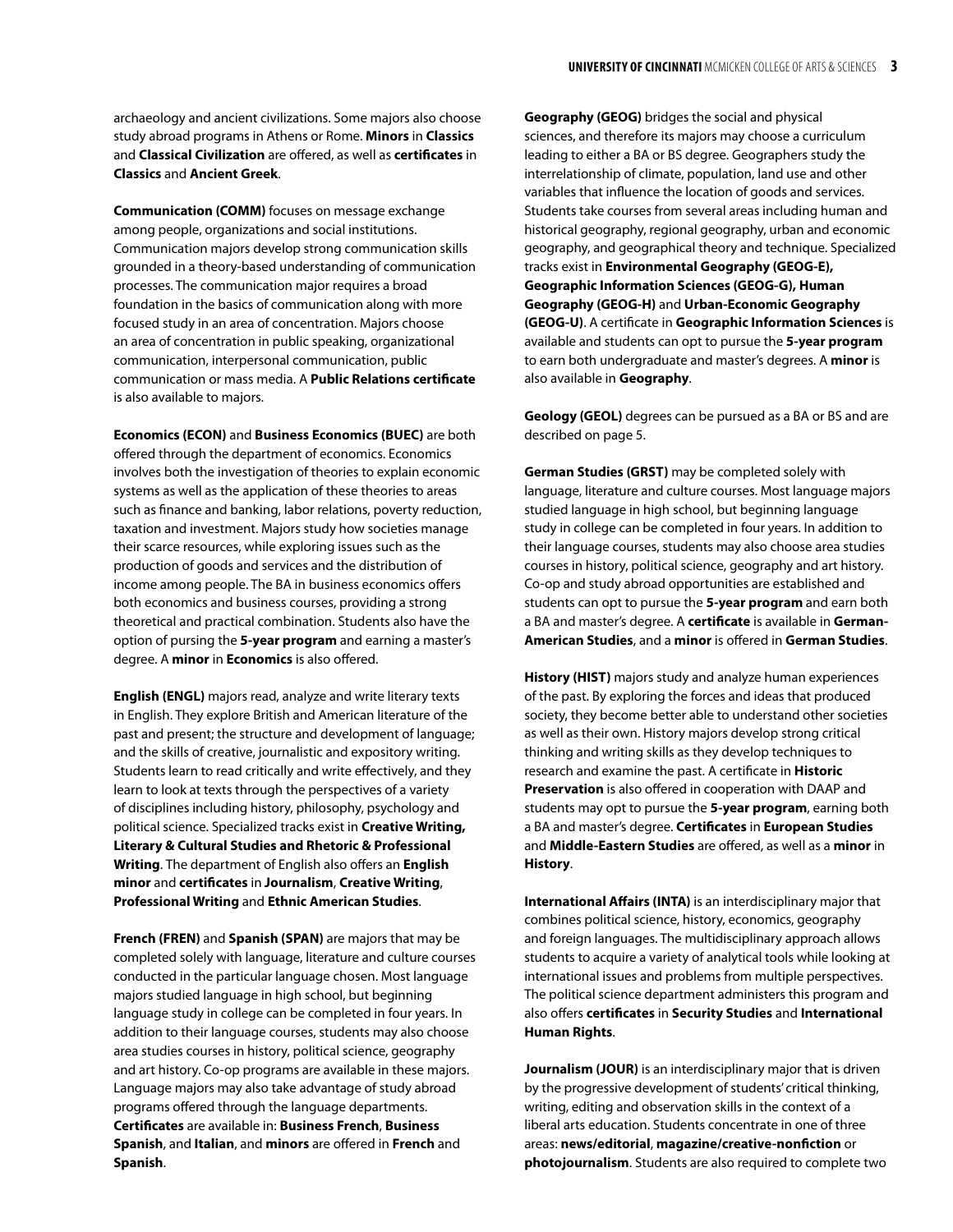quarters of internship — a most efficient and successful way to gain professional experience, write and edit for publication, develop a portfolio and obtain the recommendations that are essential to be competitive in the job market. A **certificate** in **Journalism** is also available.

**Judaic Studies (JUDC)** offers students a wide range of approaches to exploring and understanding Jewish history, culture and religion. This interdisciplinary major combines the study of Hebrew with history, literature, philosophy and other fields to familiarize students with the experience of the Jews of the past and present. The Department of Judaic Studies offers two tracks for majoring in Judaic Studies: **Judaic Studies I**  (Language Concentration which is recommended for students interested in pursuing a higher degree in Judaic Studies or a related field as well as students with a strong interest in language.) **Judaic Studies II** (Service Learning/Internship) is recommended for students interested in experiential learning and the study of Jewish Civilization as well as double-majors. A **minor** in **Judaic Studies** as well as a **certificate** in **Modern Hebrew** are also available.

**Latin American Studies (LAS)** is an interdisciplinary major that explores the languages, cultures, economics and politics in the countries of Latin America. Majors take courses in Spanish, Portuguese, economics, political science, literature, history, geography and other areas of study to gain a wide range of approaches to the history and cultures of Latin American countries. The multidisciplinary approach allows students to acquire a variety of analytical tools and to look at issues and problems from multiple perspectives. Students also have the option of completing this major with co-op. A **minor** or **certificate** in **Latin American Studies** is also offered.

**Bachelor of Liberal Arts (LART)** is a degree constructed by combining three minors or certificates, at least two of which must be chosen from those offered by A&S departments. This major is a good fit for students who have several areas of interest or wish to pursue a course of study that spans several disciplines, or for those who are preparing for graduate study in an interdisciplinary or multidisciplinary area not incorporated in any existing programs at the university (e.g., linguistics, forensics, religious studies). Non-traditional students seeking further education to complement their life/job experiences might also find this degree attractive.

**Mathematics (MATH)** includes the disciplines of pure mathematics, applied mathematics and statistics. Mathematicians and statisticians use representations of abstract ideas and relationships to solve problems in order to arrive at a general understanding of how these representations work, as well as how they could be applied. Mathematical sciences majors learn complex analytical and problem-solving skills while exploring a range of mathematical topics and problems. Students must choose one of five tracks (**applied math**, **math economics**, **statistics**, **pure math**, **secondary school education** or **actuarial sciences**) to complete the major. Students also have the option

of pursing the **5-year program** to earn both a BA and master's degree. A **Math minor** is also available.

**Organizational Leadership/Human Resources (OLHR)** is an interdisciplinary approach to the liberal arts taught through the lens of leadership issues. The curriculum emphasizes course work in liberal arts subjects combined with business subjects. The mission of the program is to develop people who understand the responsibilities of leadership and to prepare them to exercise leadership in their organizations and society. A **minor** and **certificate** are also offered in **Organizational Leadership/Human Resources**.

**Philosophy (PHIL)** is a discipline concerned with questions of value, knowledge and reality. It is a major especially suited for students considering a career in law. Students may take courses in the traditional divisions of philosophy such as ethics, political philosophy, epistemology, metaphysics and aesthetics, but students may also explore a variety of questions relevant to psychology, biology, logic, law, religion and computer science. Majors and nonmajors alike receive a sound training in critical thinking and evaluation. Students also have the option of pursing the **5-year program** to earn both a BA and master's degree. A **Philosophy minor** is offered, as well as a **certificate** in **Medical Humanities and Bioethics**.

**Physics (PHYS)** is designed to give students a broad foundation in physics while providing enormous flexibility to customize one's program. The BA program can be used to provide students with a broader variety of post-graduate career paths than the BS, such as teaching, medicine, law, science journalism, business and technology. The BA program is not intended as an entryway into physics PhD programs, but is suitable preparation for many physics Masters programs. The program includes lecture courses in all major fields of physics (including current research areas) as well as experience in modern laboratory and computer techniques. Students also have opportunities to participate in research projects.

**Political Science (POL)** is the study of politics and government, both in the United States and around the world. Political science majors develop strong research and analytical skills while exploring topics such as the philosophies on which governments have been founded, the ways in which citizens of nation-states affect and are affected by their governments, and their relationships among states in the international community. Students also have the option of pursing the **5-year program** to earn both a BA and master's degree. A **minor** in **Political Science** is offered, as well as **certificates** in **International Human Rights** and **Security Studies**.

**Psychology (PSYC)** is the scientific study of human and animal behavior and the psychological, social and biological processes related to that behavior. All majors are required to do some work in statistical and research methods and can choose other courses from areas such as abnormal, social or developmental psychology, and the psychology of learning, motivation and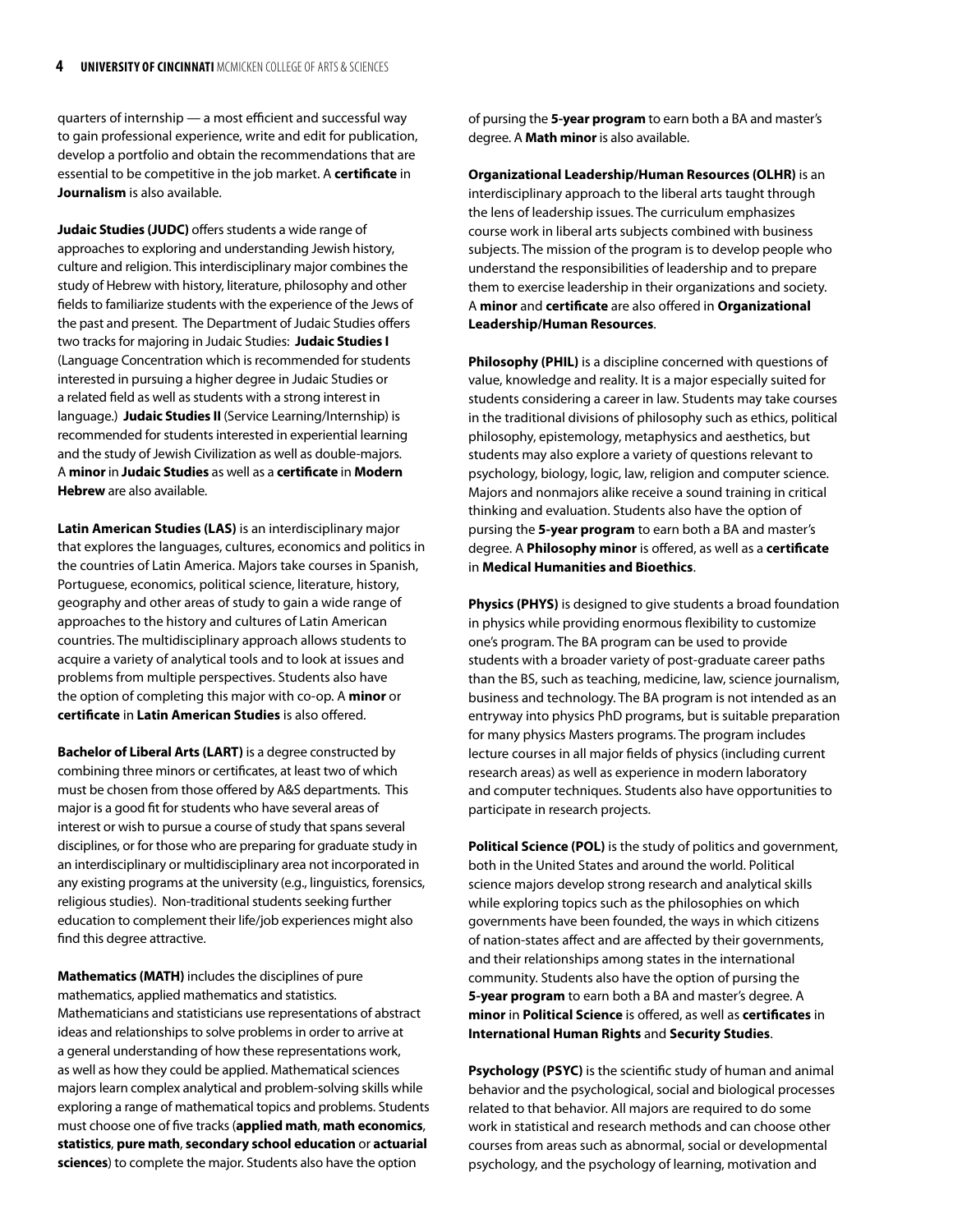perception. Students can gain practical experience through fieldwork and by serving as teaching or research assistants for academic credit. Interdisciplinary specialties are also available in **Criminal Justice (PSYC-C)** and **Biopsychology (PSYC-B).** A **certificate** or **minor** in **Psychology** is also available.

**Sociology (SOC)** is the scientific study of society and the various groups that make up a society. Sociology majors study families, communities and religious, political and business organizations, and how social change occurs within them. Students learn the essential tools for investigation, including theory, research methods and statistics. Sociology majors can choose from courses in race relations, criminology, population and family issues. A **minor** in **Sociology** is also offered.

**Spanish (SPAN)** is described with French.

**Women's Gender and Sexuality Studies (WGS)** students explore the complexity of both men's and women's lives. Within a broad range of subjects, students raise questions about gender, race, sexual identity, nationality and class. Women's studies also examines women's roles and achievements historically and cross-culturally. This program of study challenges the stereotypes of women and men, promoting self-awareness and empowering individuals. Women's studies students pursue careers in social service, education, business, politics and law, to name just a few. The department also offers a **minor** or **certificate** in **Women's Gender and Sexuality Studies**.

### **Bachelor of Science Degree Programs**

**Biology (BIOL)** is the study of life and life processes. Biology majors study biological organization at the molecular, cellular, organism, population and ecosystem levels. The curriculum prepares students who wish to enter medical school or graduate studies in specific fields of biology as well as environmental science. Biology majors must complete two years of chemistry prior to the junior year. All entering students should have taken chemistry in high school and should be prepared to enroll directly into calculus. The major offers concentrations in **Biology of Plants (BIOL-P), Biology of Animals (BIOL-A), Ecology and Evolutionary Biology (BIOL-E)**, **Cell/Molecular Biology (BIOL-C)** and **Biomedical Studies (BIOL-B)**. In addition, a **minor** or **certificate** in **Biology** is available.

**Chemistry (CHEM)** and biochemistry are both theoretical and experimental sciences that involve the study of the molecular basis of all matter, an understanding of which leads to the development of products as diverse as pharmaceuticals and heat shields. Chemistry students often enter graduate programs in medicine and the health sciences. For these students the curriculum in **Biochemistry (BCHM)** is especially attractive. The department also offers a **BA degree** that consists of a moderate amount of chemistry and cognate courses. A **minor** or **certificate** is also available.

**Environmental Studies (EVST)** majors combine a core of environmental courses with additional courses in the natural sciences, including physics. With this solid foundation, students are well equipped to carry out environmental research and analysis. Graduates with BS degrees in environmental studies may find employment opportunities with local, state or federal government agencies, universities, environmental consulting agencies, with business and industry, with research institutions and with nature preserves and zoos in areas such as bioremediation, pollution sampling and analysis, pollution abatement, biodegradation and environmental toxicology, and wildlife management. The degree also provides a sound basis for further specialization in graduate studies or for a degree in environmental law. **Minors** or **certificates** are offered in both **Environmental Studies** and **Environmental Analysis and Policy**.

**Geography (GEOG)** degrees can be pursued as a BS or BA and are described on page 3.

**Geology (GEOL)** has undergone a revolution in the past decade, becoming an interdisciplinary science that emphasizes the study of major earth systems and how they are connected. Geologists integrate knowledge of earth materials, the processes that have shaped them and the deep chronology of earth history to understand global change through time. For example, geology majors learn how the collision of continents and the creation of mountains affect sea level, climate and the diversity of marine organisms. Geology majors work in the field, process data and images with computers, and use up-to-date instrumentation. The department also offers a BA degree and a **5-year program** where students can earn both an undergraduate degree a master's. A **minor** in **Geology** is also available.

**Neuroscience (NS)** is interdisciplinary, with neuroscientists participating from three departments within A&S (biology, psychology, and philosophy), from numerous departments in the College of Medicine (cell biology, neurobiology and anatomy, molecular and cellular physiology, molecular genetics, biochemistry, microbiology, and psychiatry), the Biomedical Engineering Program, and Children's Hospital (developmental biology, pediatrics). Majors are required to take common core courses, to attend seminars and discussion groups that integrate concepts from the fields of biology, psychology and philosophy, and then choose one of three tracks in which to specialize — **neurobiology, neuropsychology, or brain, mind, and behavioral studies**. The common core stresses basic scientific knowledge across the disciplines making up contemporary neuroscience.

**Physics (PHYS)** applies the physical laws of nature to phenomena as diverse in scale as the recent discoveries of smaller elementary particles and the development of the known universe. Using the tools of mathematics, physics majors study optics, mechanics, electricity and magnetism, modern physics, thermodynamics, and quantum mechanics.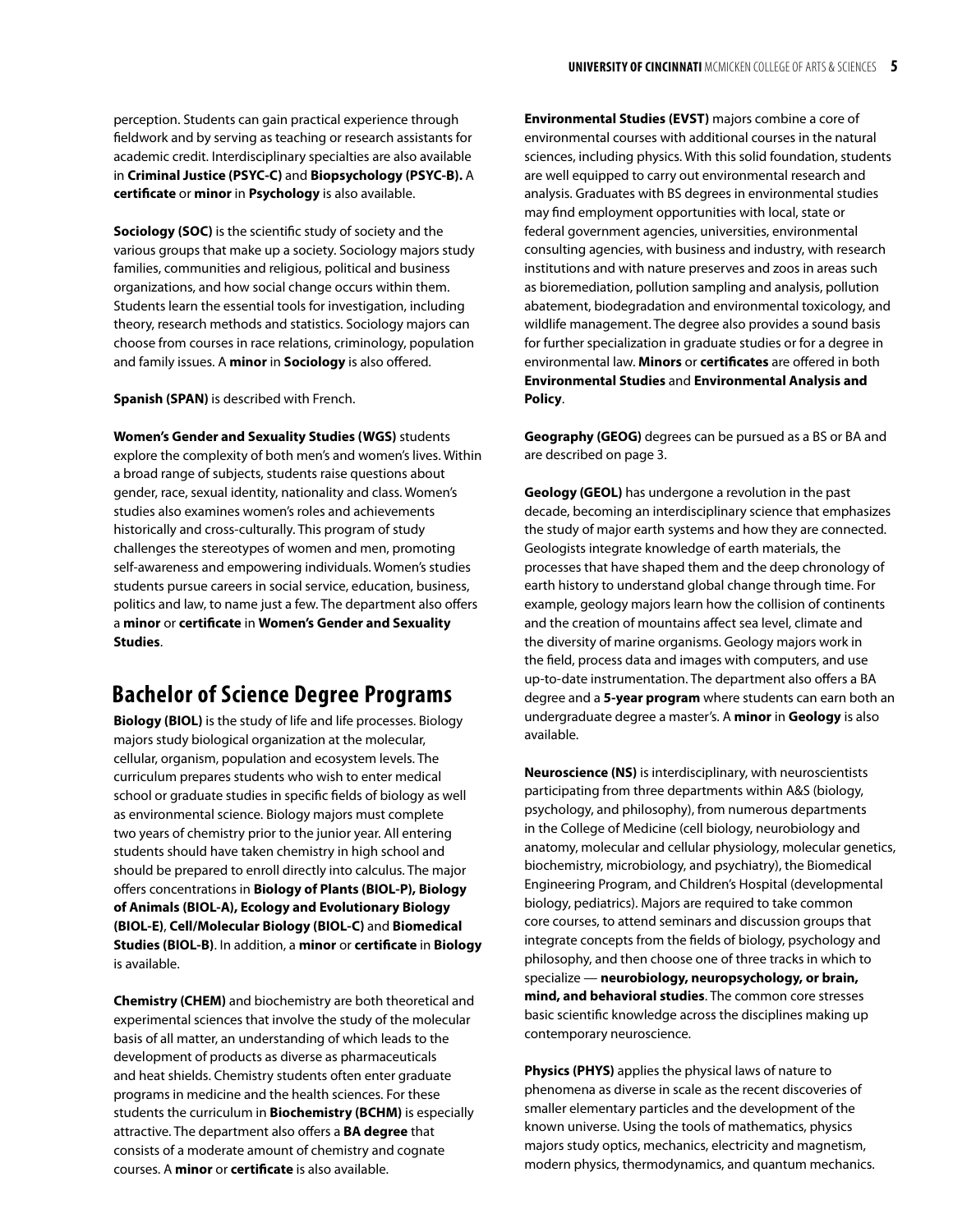Undergraduate research is an integral part of the program. All majors study at least one other basic science. The department also offers a specialized curriculum in **Astrophysics (APHY)**and a **5-year program** where students earn both a BS and master's degree. A **minor** in **Physics** is also offered.

### **Bachelor of Interdisciplinary Studies Degree Program**

Interdisciplinary Studies is a unique program that offers students the opportunity to design their own bachelor's degree. If you are capable of describing the education you hope to accomplish over four years, and can show how courses from a number of disciplines in McMicken College and elsewhere at UC contribute to that educational goal, you may be a candidate for the bachelor of interdisciplinary studies degree. With the assistance of faculty and advisors, students develop this degree by integrating different curricula to meet their particular interests and educational goals that cannot be achieved through the established BS or BA degrees. While some interdisciplinary studies majors are generalists and design a broad liberal arts curriculum, others choose to explore a single issue from the perspective of a variety of disciplines.

### **Undecided/Exploring Students**

Many students begin their college experience exploring their choice of major. The Center for Exploratory Studies, housed in McMicken College, is here to help you investigate the world of opportunities available at the University of Cincinnati. The center helps you determine all of your options and provides you with the assistance you need to select and declare a major through services like exploratory advising, major mentors (another student who is advanced in a chosen course of study) and specialized courses. For more information visit the center's Web site at *www.uc.edu/explore.*

### **5-Year Programs**

A number of master's degrees are offered in conjunction with undergraduate degrees and can be earned upon completion of one additional year beyond the senior year. These programs are designed for students who want to increase their marketability in this competitive job market. Students begin coursework during their senior year. Five-year programs are available in:

Anthropology Biology Communication **Economics** French Geography Geology German Studies History Mathematical Sciences Philosophy

Physics Political Science Spanish

### **Minors and Certificates**

A major is the primary area of study a student pursues in order to earn a baccalaureate degree from the college. Majors require a minimum of 54 hours of course work within the discipline, with some requiring more.

Students in the McMicken College of Arts and Sciences are strongly encouraged to pursue at least one minor or certificate in addition to their declared major. This allows students to broaden their scope of academic disciplines and to further enhance their degree experience without adding additional time for completion of their degree.

A minor is a secondary area of study a student may choose in addition to the major. It typically requires 30 credit hours. Minors are offered in most areas that offer a major. Students who wish to declare a minor need to work with the department offering the minor to make sure all requirements are met.

Students not formally enrolled in a degree program are invited to pursue certificates in most departments in the college, by enrolling through the Transfer and Lifelong Learning Center. Certificates may require more credit than a minor. In addition to certificates modeled on our majors, any student may earn a certificate in:

Africana Studies Ancient Greek Arabic Language and Culture Business Languages (French or Spanish) Creative Writing Ethnic American Studies European Studies German American Studies Geographic Information Systems Heritage Studies Historic Preservation International Human Rights Italian Language & Culture Medical Humanities and Bioethics Middle Eastern Studies Modern Hebrew Professional Writing Public Relations (Communication majors only) Security Studies

For information on these programs, visit *www.artsci.uc.edu* or 102 McMicken Hall.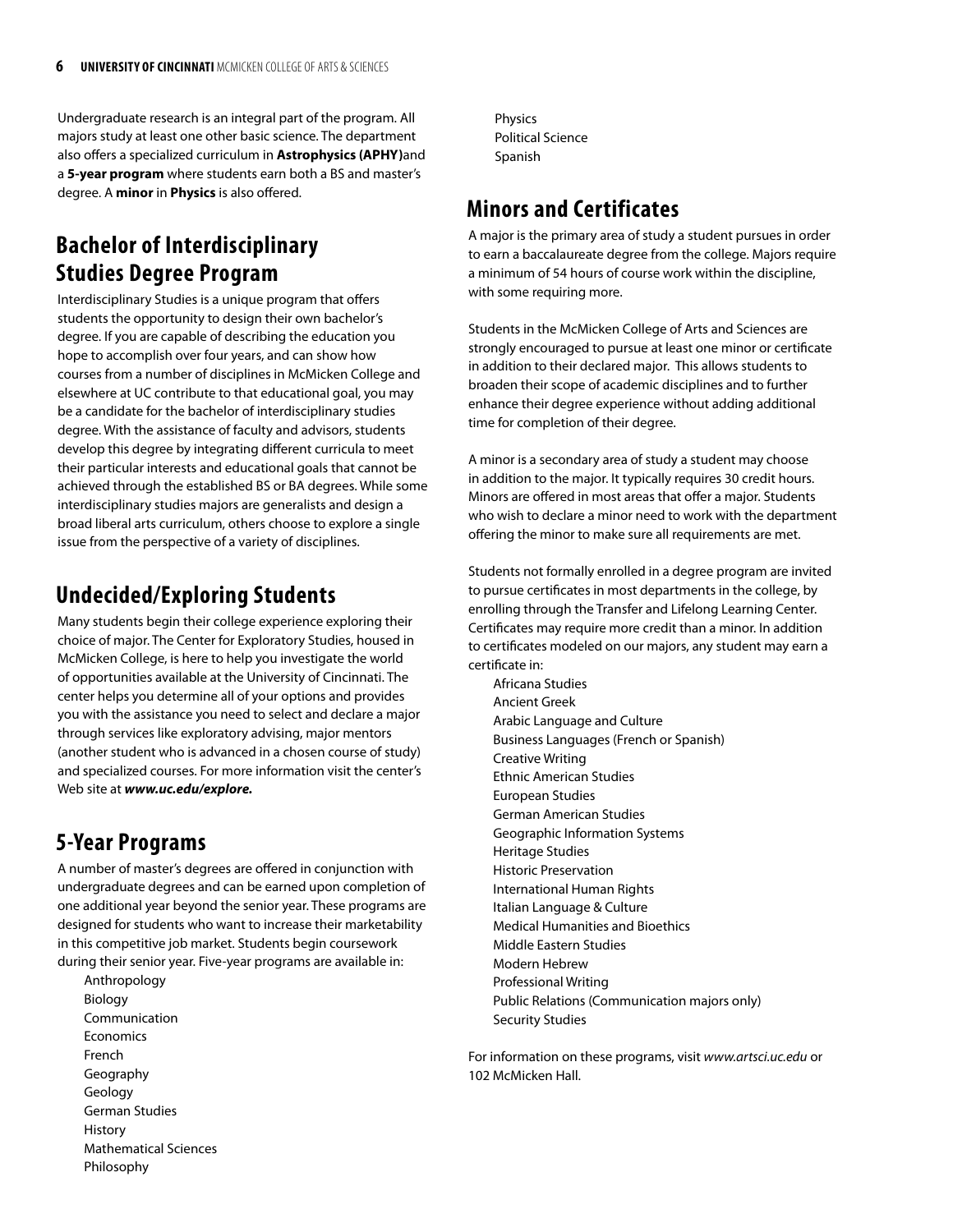# Special Opportunities

### **First Year Experience Program**

The McMicken College of Arts and Sciences offers an innovative yearlong first-year program for your successful transition to university performance. Each student's need is different, so the First Year Experience program has many components. With the help of your advisor, you will design a personalized program to meet your needs by choosing one or all of its elements. Our goal is to help you become part of UC and McMicken, and keep you excited about learning. The following are the options available to you:

**College Success Skills Course:** A first-year course offered only during fall quarter that focuses on vital skills such as time management, approaches to studying, the use of technology for effective learning, research skills and campus resources.

**McMicken Freshman Seminars:** These small enrollment courses allow first-year students the opportunity for in-depth study of a current and relevant topic, such as bio-terrorism or women's legal issues. These three-credit hour courses are offered throughout the year and count toward your graduation requirements.

**Learning Communities:** To help you get connected with individual faculty members and a group of students to study and socialize with, we suggest you join a learning community. Members of learning communities take several of their classes together. This provides the opportunity to make friends, share ideas and learn together. These communities provide a small personalized feel to UC's largest college.

**Discovering Arts & Sciences Course:** Discovering Arts & Sciences explores many of the disciplines of McMicken College with a variety of fun and interesting faculty, student and alumni presentations. You will also have the opportunity to explore your own interests and talents through interactive assessments and activities.

**Discovering UC Course:** Similar to Discovering Arts & Sciences course, but with a focus on major selection among all of the colleges at UC.

### **Research**

Creative and career-enhancing research opportunities are available throughout the college, in almost every undergraduate program. These unique experiences offer the chance to not only work side by side with internationally reowned professors and other students, but in most cases, to gain credit. Explore your options in a science-related field, such as chemistry or physics; a social science, such as geography or political science; or in the humanities — for example, English, philosophy or history. Check with your program's

undergraduate director to learn more about recent and ongoing research endeavors in specific fields of interest.

### **Pre-Law**

While nearly all schools of law require a baccalaureate degree for admission, none stipulate a particular degree or major. Pre-law students should consult the university Pre-Professional Advising Center, Swift Hall, 513-556-2166, about planning for law school admission based upon their LSAT test scores, references, and interviews, etc.

### **Pre-Medicine Programs**

These four-year programs lead to the BA or BS degree in the student's choice of major. The requirements for the degree are those in any regular program. Students are urged to obtain as broad an education as possible, and they are required to include in the 180 total credits at least the following minimum of science work: Biology 101-2-3, 111-2-3; Chemistry 101-2-3, 111-2-3, 201-2-3, 211-2; Physics 101-2-3, 111-2-3. This same general program, with slight variations, applies to students interested in dentistry, veterinary medicine or optometry.

Students admitted to an accredited college of medicine or dentistry prior to completion of their field of concentration for a BS in biology or chemistry may be eligible to receive the degree upon successful completion of the first year of professional study. Such students must have earned 135 quarter credits and satisfied all degree requirements except completion of the field of concentration. For further information, contact the university Pre-Professional Advising Center, Swift Hall, 513-556-2166.

### **Education Abroad**

Study Abroad offers you the opportunity to see and experience other customs and cultures; brings to life all of those places and people you read about in your courses; gives you a chance to sharpen your language and communication skills and prepare you to become a member of the global community. You get all this plus academic credits that may apply toward your graduation requirements.

And don't think studying abroad is beyond your pocketbook. It's more affordable than you think. There are lots of inexpensive programs and courses, as well as financial awards and aid to help you pay for it.

Your first step toward study abroad should be to UC's International Programs Office. Contact them at 513-556-4402, *global@uc.edu* or visit their Web site: *www.uc.edu/global.*

# **Community Engagement**

Students have a variety of opportunities to actively participate in the life and properity of their larger community. Service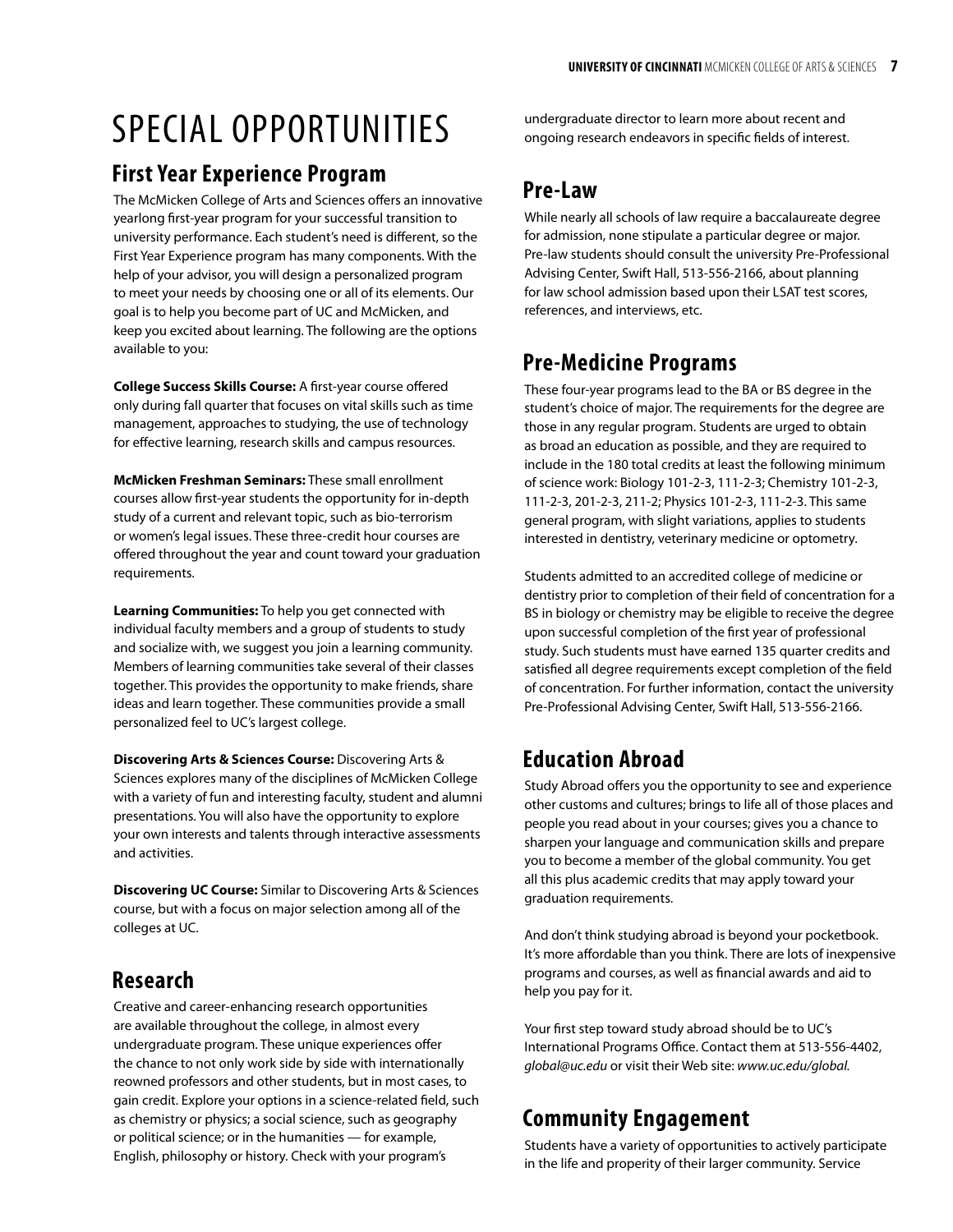learning courses provide students the opportunity to engage in academic community partnerships at the local, national or international levels. Students gain a richer mastery of course content, enhance their sense of civic responsibility and ultimately develop a more integrated approach to understanding the relationship between theory, practice, ideas, values and community.

### **Internships**

McMicken College of Arts and Sciences offers internship opportunities for academic credit in the majority of our programs. Internships are experiential learning opportunities to compliment a student's in-class studies and gain "real-life" experience in a field of interest. Internship work generally requires 10 hours of work a week, and students can participate in and receive credit for internship work throughout the academic year. Many of the internships are paid. For more information, visit 102 McMicken Hall or visit www.artsci.uc.edu/ internships.

### **Washington Center Internships**

UC is a participating member of the Washington Center Internship Program, which places students in governmental agencies for a full quarter of academic credit. Internships are available every quarter of the year, and scholarships for the program are available to some students through the University Honors Program.

### **Professional Practice (Co-Op Program)**

McMicken College of Arts and Sciences offers cooperative education programs to majors in communication, economics, English, French, German, Latin American studies and Spanish. Students who qualify for the five-year program combine course work with study or career-related off-campus employment for which they earn a bachelor of arts degree and a certificate of professional practice. The first two years are spent on campus in academic studies, while the remaining three years are divided into alternating work and study quarters. The student must work a minimum of four quarters.

Language and communication majors are also encouraged to work toward a certificate in business language or a writing certificate. Language majors must maintain at least a 2.5 grade point average in the first two years of college to be eligible. For communication majors, 2.8 is required.

For more information, contact the Professional Practice office (702 Swift Hall) for individual counseling.

### **University Honors Program**

The University Honors Scholars Program serves students from all UC colleges. The curriculum is highly flexible, broad in scope and designed to provide the student with the opportunity to

learn in a manner associated with a small college — but with a range of intellectual activity that can only be found in a large university. Further information can be found in the General University Information section of this bulletin.

### **Student Organizations Academic Organizations**

Virtually all majors in the college are represented by a student organization that promotes extracurricular activities such as field trips, speakers, publications and tutorials of interest to students in particular disciplines. Pre-medical students are active in *Caducea* and pre-law students in Phi Alpha Delta, regardless of their majors. Other examples are the Philosophical Society, the Political Science Student Association, the Newton Society (physics), the German Club and the Biology Student Association.

### **McMicken Tribunal**

McMicken College of Arts and Sciences Student Tribunal represents all students in the college. Its membership, elected by the student body each spring, provides an avenue for student attitudes and opinions on policy matters under consideration by the faculty of the college. All faculty and administrative committees in the college have, as part of their voting membership, student representatives selected by the student tribunal, and students are encouraged to bring policy matters to the agenda of these committees. For more information visit the Web site at: *www.artsci.uc.edu/tribunal.*

### **Student Ambassadors**

Students interested in promoting student leadership and service within the McMicken Community can apply to become a Student Ambassador. Ambassadors engage actively in college events and programs, representing the college with prospective and current students, as well as alumni. Collegiate pride, service and leadership are the hallmarks of McMicken Student Ambassador membership. For more information, contact 556-5860 or visit 102 McMicken Hall.

#### **Honor Societies**

The University of Cincinnati has held a charter from the United Chapters of Phi Beta Kappa since 1898. The following honor societies confer membership on undergraduate students in the various departments of the college in recognition of high scholarly attainment and outstanding achievement in the areas indicated: Alpha Epsilon Delta (pre-medicine), Delta Phi Alpha (German), Gamma Theta Upsilon (geography), Omicron Delta Epsilon (economics), Phi Alpha Theta (history), Pi Delta Phi (French), Psi Chi (psychology), Sigma Delta Pi (Spanish), Sigma Gamma Epsilon (earth sciences), Tau Kappa Alpha (communication), Sigma Alpha Eta (speech and hearing), Iota Sigma Pi (chemistry), Sigma Pi Sigma (physics), Alpha Kappa Delta (sociology) and Pi Sigma Alpha (political science).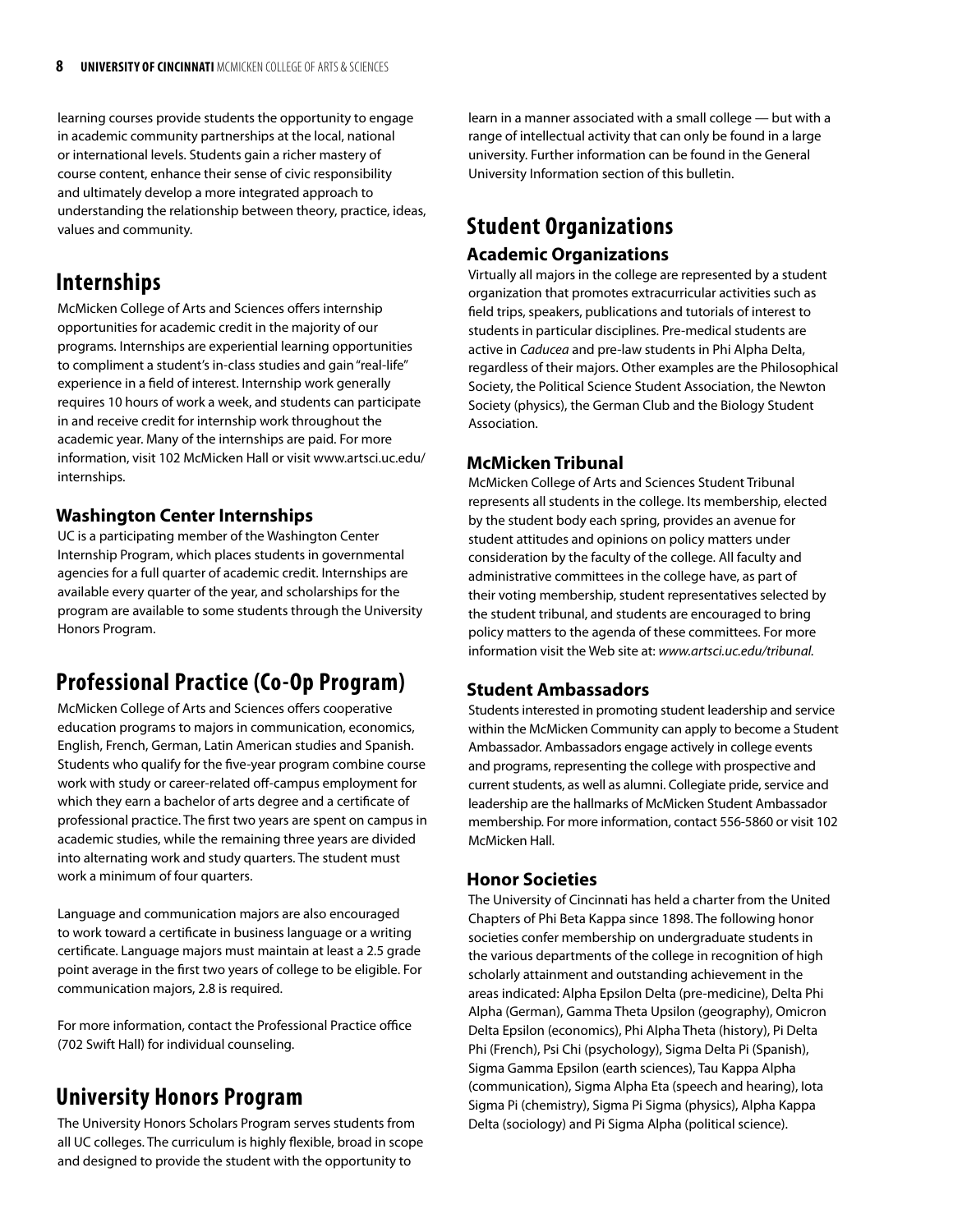# Admission

### **Application For Admission**

UC operates on a quarter system, with 10-week grading periods beginning in late September, early January, late March and mid-June. While mid-year admission is possible, Fall is generally the best time to enter the college, since many course sequences begin that quarter. Please be aware that the university will be converting to a semester system beginning Autumn Quarter 2012. More information will be communicated to students throughout the conversion process.

Applicants to Arts & Sciences who are enrolled or who were previously enrolled as degree students in other UC colleges, or in A&S and have not attended another institution in the interim, should apply for admission directly to A&S (in McMicken 102).

All other applicants who wish to earn an undergraduate degree from A&S should apply through the Office of Admissions (3rd floor, University Pavilion).

Many applicants will be first-year students, meaning those who have not enrolled for college-level courses since graduating from high school. These applicants should provide an official transcript of their record from the secondary school from which they graduated or will graduate, as well as their Scholastic Aptitude Test (SAT) or American College Testing (ACT) scores.

Off-campus transfer applications should include official transcripts showing all college-level work, as well as an official transcript from the secondary school from which they graduated.

Further information on application and admission is available from the Office of Admissions, as well as from the admissions Web page, *www.admissions.uc.edu.*

### **Admission of First-Year Students**

For admission to the University of Cincinnati, applicants who graduated from high school in 1986 or later and who seek admission to a baccalaureate college should have completed the following high school units:

- 4 units of college-preparatory English
- 3 units of college-preparatory mathematics
- 2 units of science
- 2 units of social science
- 2 units of foreign language
- 1 unit of fine arts
- 2 units of any of the above

In some cases, students who lack some of these units may still be admitted, but may need to complete additional requirements at the university level that may not necessarily count toward graduation requirements.

The College of Arts and Sciences is a selective college. Direct admission of first-year students is based on a combination of high school GPA, rank in class, and ACT and/or SAT scores. Applicants not admitted directly may qualify for later admission by initially enrolling in Raymond Walters College or Clermont College.

The following high school units are required for direct admission:

|  | English composition and/or literature                 | 4 units |
|--|-------------------------------------------------------|---------|
|  | Foreign Language, ancient or                          |         |
|  | Modern in a single language                           | 2 units |
|  | College-preparatory mathematics                       | 3 units |
|  | Four years of mathematics, including trigonometry,    |         |
|  | are necessary for completion of the programs in       |         |
|  | biochemistry, chemistry, mathematics and physics      |         |
|  | in four years. All pre-medical students should enter  |         |
|  | with sufficient mathematics background to enroll      |         |
|  | in an appropriate course in calculus. Pre-calculus    |         |
|  | mathematics, which may be necessary for the above     |         |
|  | programs, is available in the summer session prior to |         |
|  | enrollment.                                           |         |
|  |                                                       |         |

Additional college-preparatory work 4 units

Applicants who lack requirements here might be admitted if, in the judgment of the dean or the admissions officer, other factors in the applicant's background argue strongly for that student's probable success in meeting the academic standards in Arts & Sciences.

### **Former A&S Students**

A&S students who do not register for classes for more than three quarters while in good academic standing in the college (college GPA above 2.0) will have their academic program closed and must reapply to the college. Students who do not register for one quarter while not in good academic standing (college GPA below 2.0) will have their academic program closed and must reapply to the college. A "former student" is one who was once enrolled in A&S and who has not enrolled elsewhere since then. Former students can apply for readmission directly to the A&S college office. Those who were not in good academic standing at the time they interrupted their enrollment need to wait until at least one calendar year has elapsed and should then return only in fall quarter.

A former A&S student who was enrolled elsewhere in the interim needs to apply as a transfer student through the Office of Admissions.

A student who has twice left A&S while not in good academic standing (college GPA below 2.0) is not re-admissible to the college.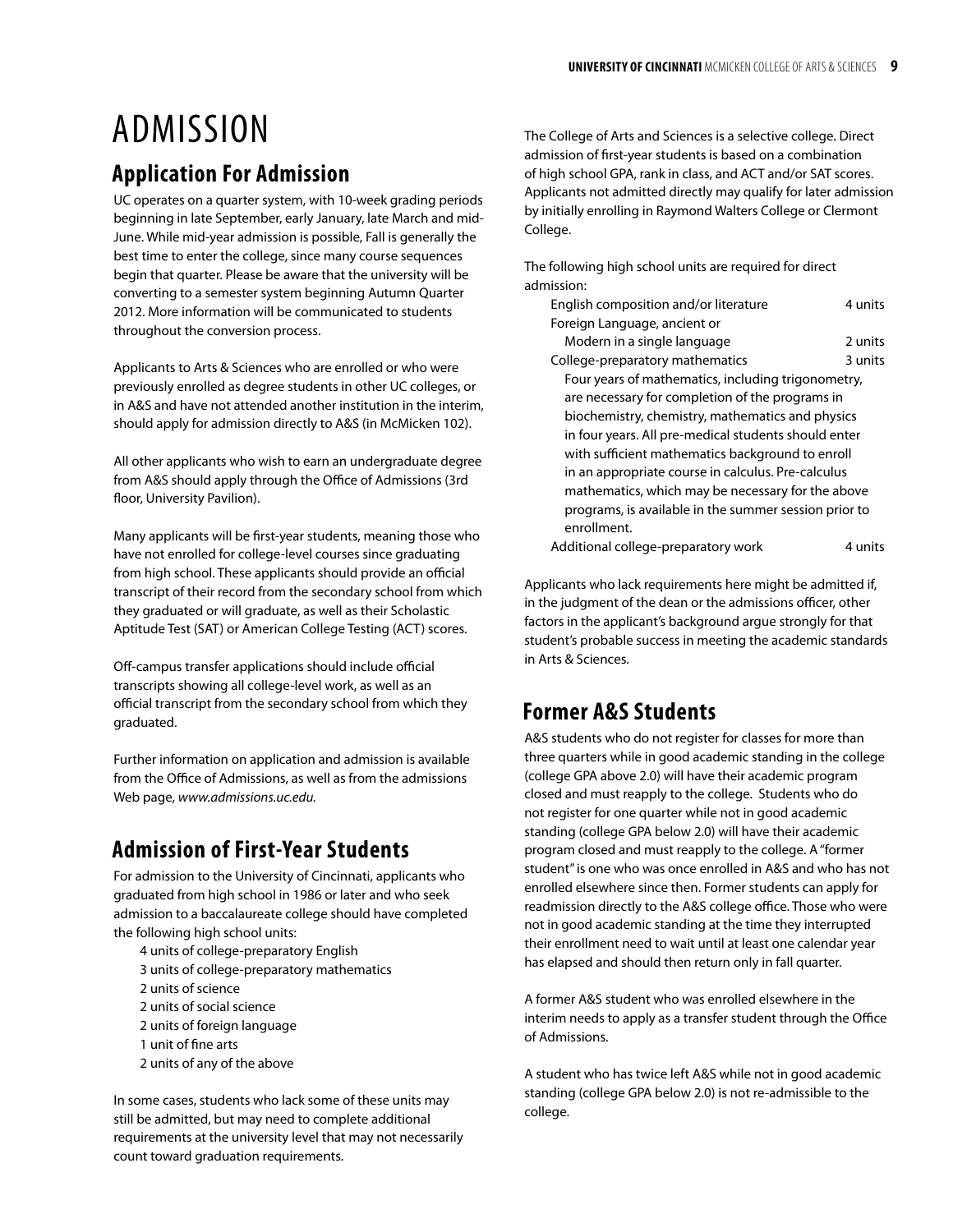## **Changing Colleges**

Applicants to A&S whose most recent enrollment was as a degree student in one of UC's other colleges can apply directly to the A&S college office. A cumulative GPA of 2.0 for all college-level work is required for admission consideration.

Admission to A&S is generally available for any on-campus student who has:

- at least a 2.0 GPA in all college-level courses (both at UC and at other institutions),
- successfully completed two quarters of the English composition sequence or its equivalent, and
- successfully completed at least one quarter of collegelevel math.

Transfer students should be aware that some A&S programs have requirements beyond those listed above as conditions for admission to the major; further details on individual programs are available in the A&S Office of Undergraduate Affairs and Advising (102 McMicken).

### **Off-Campus or External Transfers**

Applicants to A&S whose most recent enrollment was not in any of the UC colleges must apply through the Office of Admissions. Applicants in this category must submit transcripts for all secondary school and college-level work. A cumulative GPA of 2.0 for all college-level work is required for admission consideration. Admission to A&S is generally available for any off-campus applicants who have received an associate degree from an accredited college or university and whose cumulative GPA is 2.0 or higher.

Although mid-year off-campus transfer students are not able to participate in early registration in the quarter prior to their enrollment, they may participate in the summer registration period prior to their fall quarter enrollment.

### **Transfer of Credits**

The university accepts in transfer all credits from accredited institutions for which a grade of *C-* or better, or a grade of "Pass," was received. In the case of credits earned at Ohio Institutions, however, courses with a grade of *D* or better will apply. International students who earned grades below *C-* at their home institution and Study Abroad students who earned grades below *C-* at their host institution will not receive credit for those courses.

Semester credits are multiplied by 1.5 to convert them to quarter credits. New students are admitted as freshmen, sophomores, juniors or seniors based upon the number of transfer credits accepted rather than by a determination of the graduation date.

## **Other Options**

Applicants who do not meet the admission requirements for A&S might be referred to one of UC's two-year colleges (Raymond Walters College or Clermont College). Credits earned in these colleges from transfer-track programs generally count toward the first two years of the A&S bachelor's degree. Admission to these colleges carries matriculated status and qualifies the student for financial aid and other benefits.

Students may also enroll for courses through the Transfer and Lifelong Learning Center. This unit is not a college, and its registrants are not eligible for financial aid. However, credits earned will be accepted in a baccalaureate program.

# Requirements For **DEGREES**

The requirements listed immediately below are common to all potential graduates of the college, whether they are pursuing the bachelor of arts, bachelor of science or bachelor of interdisciplinary studies degree. Requirements that are specific to earning each degree are listed on the following pages.

### **General Requirements (all degrees)**

To graduate from McMicken College of Arts and Sciences, a student must:

- 1. Earn at least 180 total credit hours. Students cannot graduate with fewer credit hours.
- 2. Attain at least a 2.0 grade point average for all courses taken at the University of Cincinnati.
- 3. Be in good academic standing, that is, not on either academic or disciplinary probation or suspension.
- 4. Be matriculated in the college for at least the last full academic year (the three quarters preceding graduation).
- 5. While matriculated in the college:
	- A. Attain at least a 2.0 average for all courses taken. Students cannot graduate with a GPA below 2.0.
	- B. Attain at least a 2.0 average for all courses required for satisfaction of the field of concentration (major) requirements.
	- C. Meet the College Residency Requirement of 45 credit hours by earning at least 18 credits toward satisfaction of the field of concentration requirements from the controlling A&S department(s); AND earning at least 27 additional credit hours from courses taught by the McMicken College of Arts and Sciences. This requirement commences at the time a student is officially matriculated in the college, and does not include courses taken outside of A&S.
- 6. Satisfy all requirements (courses, credits and otherwise) for completion of the field of concentration established by the controlling A&S department(s).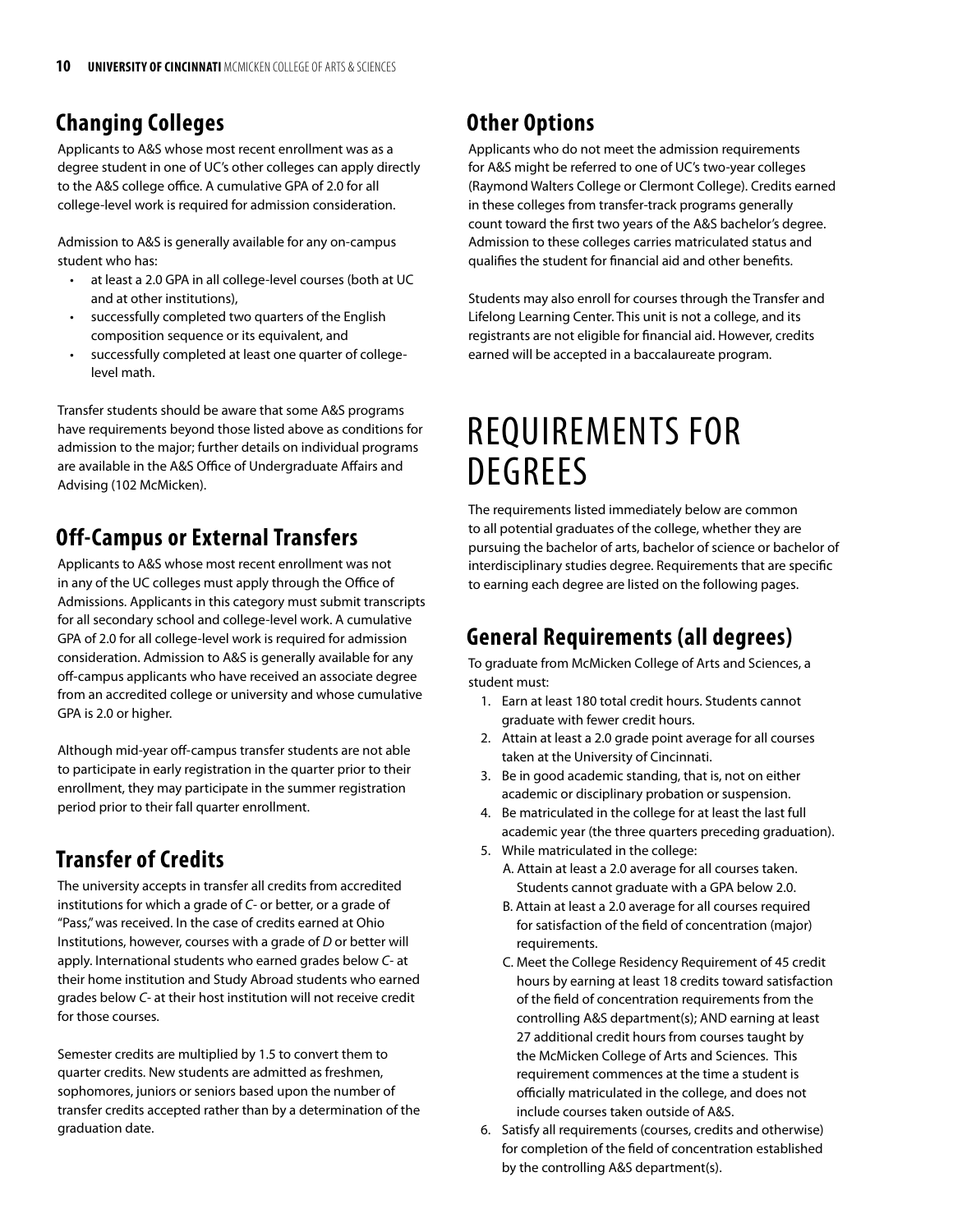- 7. Satisfy all of the college core requirements listed below.
- 8. File formal application for the degree online at **www. uc.edu/commencement** no later than the date posted by the Registrar's office for the quarter in which graduation is anticipated. Failure to meet the posted deadline will result in a delay of graduation.

#### **College Core Requirements**

The departments of the college and the Curriculum Committee of the faculty designate courses appropriate for application to the college core requirements in alignment with the University's General Education program. Lists of these requirements are available and are provided to students on the college website and in the college office.

Students transferring to A&S with an Associate of Art or an Associate of Science degree should be able to meet all of the college core requirements with the possible exceptions of Foreign Language and Historical Perspective. Based on this, transfer students should not require extra time for degree completion, or very little extra time if they choose a major different from the one they pursued for the Associate degree. Keep in mind that some majors require specific Quantitative Reasoning, Natural Science, or Social Science courses and these will be identified by those majors.

Because English composition, mathematics, natural sciences, and foreign languages tend to be yearlong sequences, students are urged to begin these requirements in their freshman year if possible and to complete them as early as possible. A student's major will also help to decide which courses, from the area of concentration as well as from the college core requirements, are most appropriate for the first two years.

The purpose of the college core requirements and their alignment with the General Education requirements and Breadth of Knowledge (BoK) codes is to provide breadth of study. For that reason, students may count each course in only one area from among those listed below, with the exception of the Social and Ethical Issues (SE) requirement.

#### **English Composition:** 9 credits.

All students, prior to beginning English Composition, are given a diagnostic writing examination to determine whether developmental work in composition is required prior to enrollment in English Composition or, on the other hand, whether they may be placed in Advanced Freshman English. Students generally take two quarters of English Composition during their freshman year and one quarter during their sophomore year.

#### **Foreign Language:** 15-18 credits.

All students are placed at the appropriate level in the introductory or intermediate sequence for any languages previously studied during high school. Enrollment for credit or audit in courses below the placement level is not permitted.

Students who place out of foreign language must still meet the General Education Diversity and Culture (DC) requirement with 3 credit hours that may also count toward another requirement for the degree.

Enrollment in other foreign languages at the appropriately identified level is permitted.

Students for whom the language requirement is not waived through placement enter at the appropriate level in a language previously studied, or begin a new language, and attain the required level of competence in either of two ways:

Complete a one-year, 15-credit sequence (earning five credits each quarter) in Arab, Chinese, French, German, Greek, Hebrew, Italian, Japanese, Latin, Portuguese, Spanish, or Swahili.

Complete a two-year, 18-credit sequence in Chinese, French, German, Hebrew, Italian, Japanese, Latin, Portuguese, Russian, Spanish, Swedish, or American Sign Language.

**Natural Science (NS code):** 9 credits, 6 credits of which must be from disciplines offered by A&S. Some majors require specific science sequences to fulfill this requirement.

**Quantitative Reasoning (QR code):** 9 credits, 6 credits of which must be from disciplines offered by A&S. Some majors require specific math sequences to fulfill this requirement.

**Historical Perspectives (HP code):** 9 credits, 6 credits of which must be from disciplines offered by A&S, and 3 of the 9 credits must be designated as an "HIST" course.

**Social Sciences (SS code):** 9 credits, 6 credits of which must be from disciplines offered by A&S. Some majors require specific courses to fulfill this requirement.

**Humanities, Literature, and Fine Arts (HU/LT/FA codes):** 9 credits, 6 credits of which must be from disciplines offered by A&S, 3 credits of which must be coded HU, and 3 credits of which must be coded LT. The 3 remaining credits can be coded HU, LT, or FA.

**Social and Ethical Issues (SE code):** 3 credits which may be counted toward another requirement for the degree, but are also SE coded.

#### **Field of Concentration (Major) Requirements**

Requirements in the field of concentration (major) are determined by the academic departments or faculty committees overseeing particular programs. While the faculty of the college has established a minimum number of credits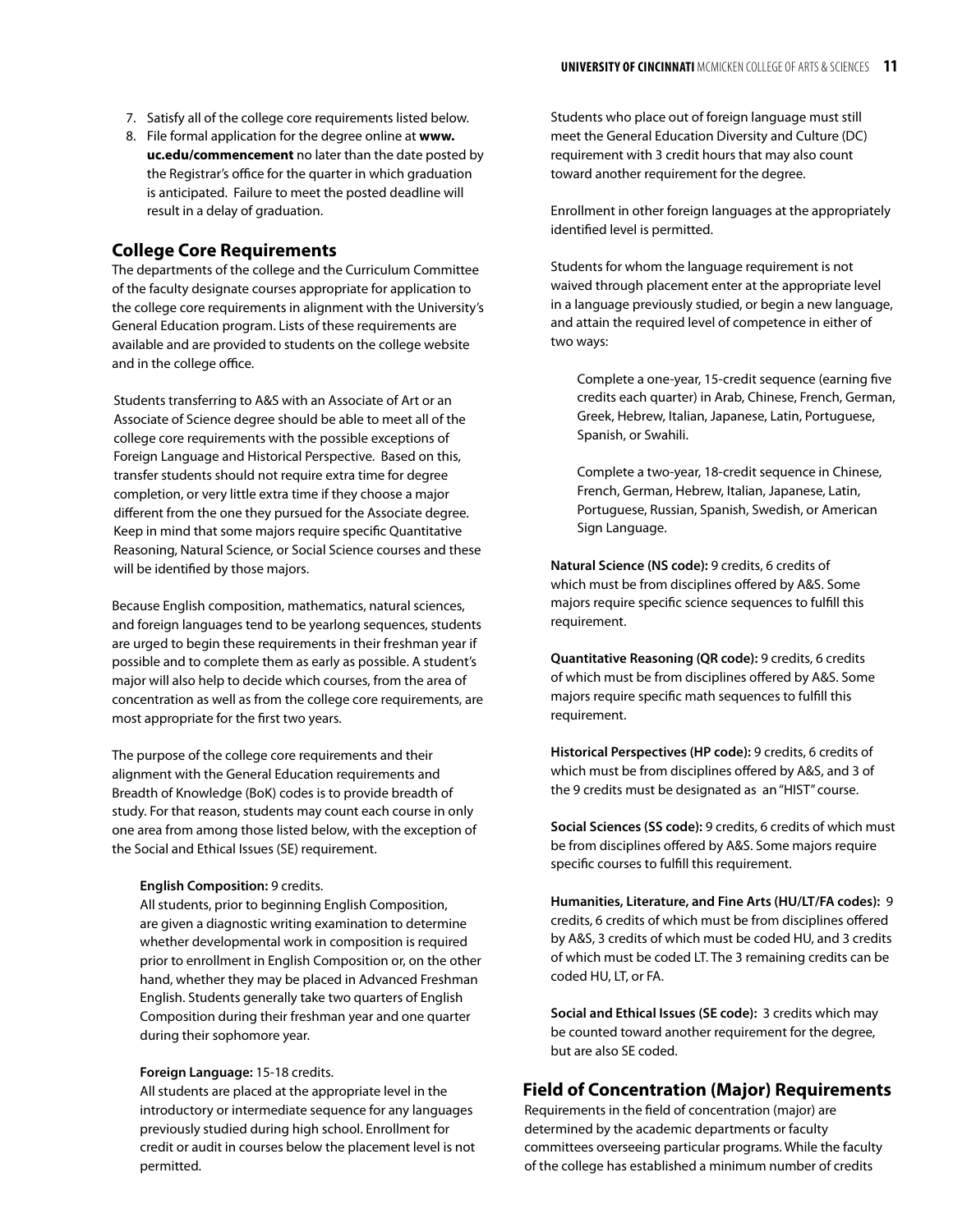required in two general types of degrees, additional credits may be required by particular majors. This is especially true in the sciences, which often include cognate courses from other disciplines. Credits that have been applied toward the college core requirements might also count as hours required within the student's major. The benefit of this "dual applicability" is that students could have hours "freed up" to direct toward a second major, minor or certificate. (See "Free Electives" below.)

| Minimum credits required for |            |
|------------------------------|------------|
| <b>Bachelor of Arts</b>      | 54 credits |
|                              |            |

| Minimum credits required for |            |
|------------------------------|------------|
| Bachelor of Science          | 54 credits |

### **Free Electives**

Free electives may be chosen by the student from anywhere in the university. Once the college core requirements and field of concentration requirements have been met, free electives can be used to bring the total credits to the minimum of 180. **Students with enough free elective credits are expected to add a second major, minor or certificate to their educational portfolio.**

#### **Graduation Procedures**

All students must submit an Application for Graduation for the appropriate quarter by the deadline posted on the Registrar's or One-Stop website. Failure to submit the application by the posted deadline may result in a later graduation date.

All students are encouraged to attend the all-university commencement ceremony, offered twice each year. The ceremony in June recognizes graduates from winter and spring quarters of that year. The ceremony in December recognizes graduates from summer and fall quarters of that year. Students should access *www.uc.edu/commencement* for specific instructions and information concerning these ceremonies.

### **Degrees with Distinction**

In determining the eligibility of students for graduation with various distinctions, the college may recognize previous work by its many transfer students by taking into account the grades earned at other institutions and/or at other divisions within the university.

Candidates for the degree of BA or BS who have shown ability throughout their baccalaureate studies may be awarded the degree cum laude, magna cum laude or summa cum laude. Baccalaureate degree candidates must have a minimum of 90 quarter credits earned from UC in order to be considered for Latin Honors. Students who have shown exceptional distinction in the field of concentration may be awarded the degree with honors or high honors. A student enrolled in the University Honors Program is eligible to receive the degree with college honors or high college honors. Ohio Delta of Phi Beta Kappa awards its key to those graduates deemed the most representative of academic excellence.

# Advising

### **Advisors**

An academic advisor provides advice and guidance to advance students' educational goals and plans. Each student is assigned to a professional college academic advisor who works with the student on meeting college core requirements, graduation planning and general education planning. Students with a declared major also work with faculty or departmental advisors, specifially on major, minor and certificate requirements and progress.

First-year students and designated exploratory students must meet with their college advisor quarterly prior to registration. All other students should meet with their advisors regularly to ensure accurate degree progress. Advising appointments are scheduled by calling 556-5860. It is recommended that students schedule an appointment at least two weeks in advance of the date they plan to register.

### **Degree Progress Audit (DPA)**

As an A&S student, you may access your degree progress audit, or DPA, via UC's OneStop Web site. Your DPA tracks your progress toward degree completion. The DPA lists all classes you've taken, including those applied from other colleges or universities, and indicates those requirements still unmet in order to graduate. You should refer to this document throughout your college career and especially when preparing to register for classes. Of all the forms you receive during college, this is the one referred to most often and should be carefully reviewed in consultation with an advisor. Every effort will be made to ensure the accuracy of your degree audit, but your college

and departmental advisors should be your primary advising resource.

# **Class Level**

Students at the University of Cincinnati make progress toward a degree by completing required course work. As you earn credits, you progress through various class levels as follows:

45–89.5 hours Sophomore 90–134.5 hours Junior 135 hours & above Senior

0–44.5 hours Freshman (first-year students)

These class levels are important because certain courses are open only to juniors or seniors, and because class levels affect student financial aid and veteran's benefits. Totals hours earned are listed each quarter on your grade report and are updated each quarter on your DPA.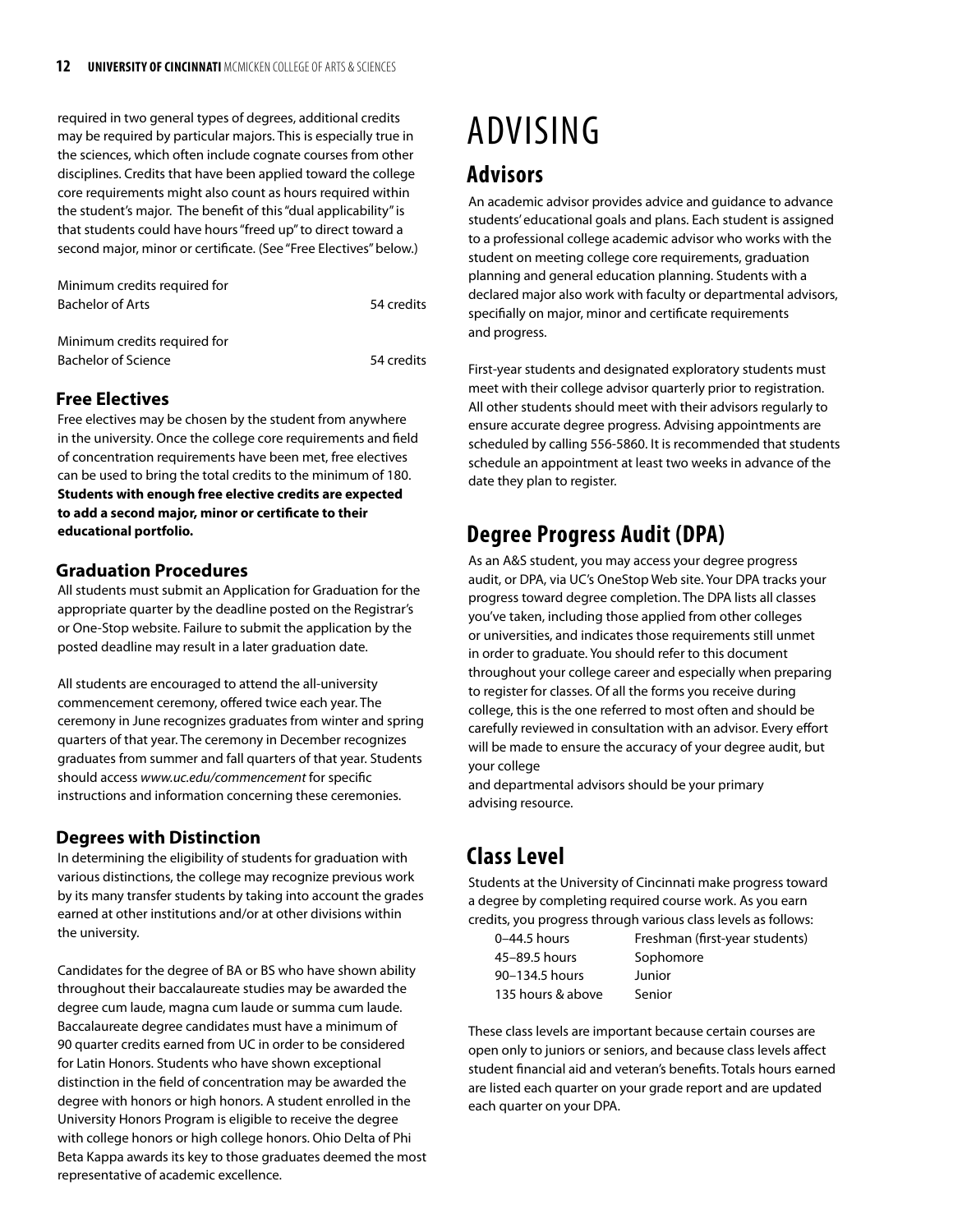# **REGISTRATION**

### **Orientation**

All students enrolling in A&S for the first time must attend an orientation/registration session, which is typically held during the summer quarter and quarterly throughout the academic year. Pre-registration placement testing in writing and math takes place online prior to orientation as a way to place students into the proper levels for certain courses. Students schedule their orientation session through the Orientation Office.

# **Early Registration**

Early registration occurs in May for fall quarter, in October for winter quarter, in January for spring quarter and in April for summer quarter. Early registration gives you the best chance to get the classes you want and need. In order to be eligible to participate in early registration, you must be enrolled in A&S and have attended the previous quarter. Specific dates are assigned according to class level. All registration occurs online at OneStop (www.onestop.uc.edu). First-year and designated exploratory students must meet with a college advisor before registration.

# **Open Registration**

After early registrants have been enrolled, Web registration is opened to all other students. Students registering after the early period are less likely to get their first choice for certain classes because these may have been filled during early registration.

# **New Registrants**

Registration of new and returning students (those who have been away from the college for more than one quarter) occurs during the Summer for Fall quarter and just before the start of each subsequent quarter. These students are required to attend an academic advising session during which they are assisted with course planning. Invitations to these sessions are extended only after the student has been admitted (or readmitted) and has accepted admission to the college.

# **Enrollment Status**

Full-time enrollment status is a course load between 12 and 18 hours each quarter. If you carry more than 18 hours you will be charged a tuition surcharge for each additional hour. In some cases, carrying fewer than 12 hours per quarter can jeopardize your financial aid, scholarships or health insurance coverage. A&S students may register for more than the university quarterly limit of 18 credit hours, but only if their college and university GPA is above 2.5. Contact the Student Financial Aid Office at 513-556-6982 for more information.

# **Course Load and Outside Employment**

A three credit hour undergraduate course normally meets three hours per week in class and requires at least six hours per week of outside preparation. A standard academic load is five courses totaling 15 credit hours — a 45-hour per week commitment of class time and outside preparation. No student should carry more than 18 credit hours in a quarter. Students carrying a full academic load each term and making good degree progress can complete the 180 hours required for the baccalaureate in 12 quarters, normally spread over a four-year period.

A&S students who must work long hours during the regular school year should not attempt to carry a 15-hour academic load, and will need more than 12 quarters to complete baccalaureate degree requirements. Students taking four courses, 12 credits per term, can finish in 15 quarters which would require three summer sessions or a fifth year of enrollment. The recommended course load varies with the amount of each individual's outside employment.

| <b>Hours Per Week</b><br><b>Employment</b> | <b>Maximum</b><br><b>Course Load</b> | <b>Credit</b><br><b>Hours</b> |
|--------------------------------------------|--------------------------------------|-------------------------------|
| $0 - 5$                                    | 6                                    | $16 - 18$                     |
| $6 - 17$                                   |                                      | $13 - 15$                     |
| $18 - 24$                                  |                                      | $9 - 12$                      |
| $25 - 33$                                  |                                      | $6 - 8$                       |
| $34 - 40$                                  |                                      | $3 - 5$                       |

### **Adding/Dropping Classes**

Add/drop forms are available in 102 McMicken and in bins located just outside the office doors. These forms are required if you make any changes to your schedule after officially registering for classes. During open registration, you may choose to do this online. You have 14 calendar days at the beginning of a quarter to add a class to your schedule without a faculty signature unless the class is full.

### **Registration Changes Adding Courses**

Students must complete all schedule adjustments by the deadlines posted on both the OneStop and registrar's websites. Nearly all dates related to adding courses occur within the first 14 calendar days of the quarter and most occur within the first 7 calendar days (see below). Students will not be permitted to add courses after Day 14 unless the student requests the instructor of the course to submit a Faculty Grade Appeal, explaining the reason(s) the student could not meet the university's deadline. These Appeal forms are available in 102 McMicken Hall. Other deadline-specific adjustments include adding courses to the schedule, changing the time a course is taken (changing the "section"), changing the number of credits in a variable credit course, opting for pass/fail status and opting for status as an auditor rather than for credit (or vice versa).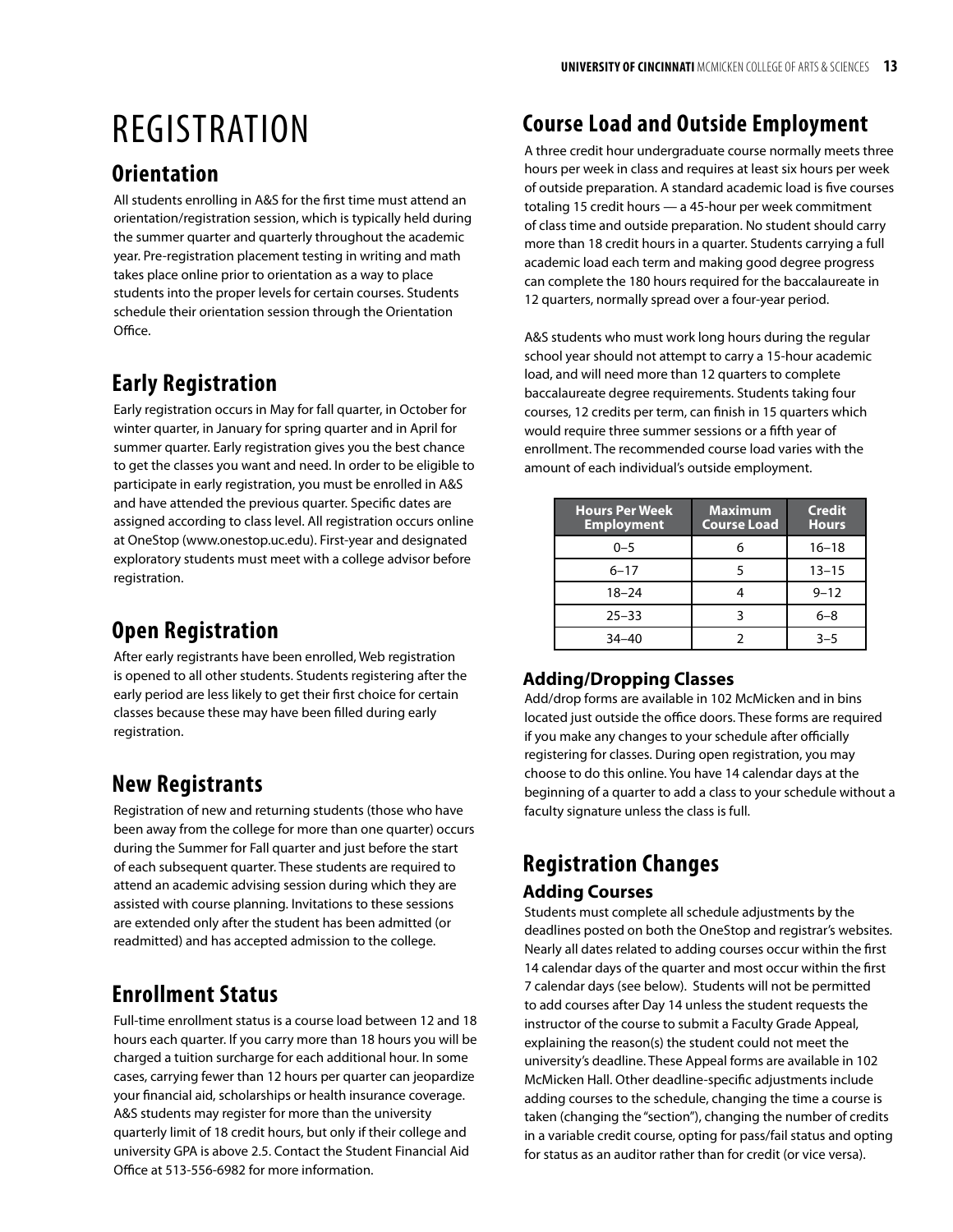Forms used to accomplish these changes are available in 102 McMicken and online on OneStop (www.onestop.uc.edu)

#### **Dropping Courses**

Students may withdraw from (drop) a course online during the first 58 calendar days of any quarter on their own initiative. If dropped within the first 14 days, the course is deleted from the student's permanent record. From the 15th through the 58th calendar day of the quarter, students may elect to withdraw in person with the signature of the instructor or online. Whether dropped online or in person, the instructor must assign a grade of *W* or *F* during this period. After the 58th calendar day in any quarter, no course withdrawals will be considered. Students who fail to meet the deadline for dropping courses should take advantage of the Grade Replacement policy and retake the course in a later quarter.

### **Registration as Auditor**

With the consent of the instructor, students may, **within the first calendar week of a quarter,** register as an auditor. Auditors will not receive credit and are enrolled in the course solely for the value of the instruction, but are subject to any requirements imposed by the instructor. An official withdrawal is required if the course is not completed, and the number of credit hours for which the course is offered is used in computing tuition charges.

### **Pass/Fail**

Juniors and seniors in good academic standing may, **within the first calendar week of the quarter,** elect to take one course each quarter on a pass/fail basis. Pass/fail courses apply only as elective credit toward the degree. Pass credit (with a grade of *P*) is not used in determining a student's grade point average, but a failure shall count against the average.

### **Complete Withdrawal**

Students wishing to withdraw from **all** courses for which they are registered must submit a Complete Withdrawal form, available in 102 McMicken, to the university registrar **by the 58th calendar day of the quarter.** Students submitting a complete withdrawal from courses for a particular quarter shall be entitled to grades of *W* for all courses in which, in the judgment of the instructor, they have done satisfactory work to that point. Instructors may, however, report a failing grade. The sole grades which shall appear on the record of a student who has officially withdrawn are *W* or *F*.

If unique circumstances force you to withdraw completely from a quarter, follow these procedures:

- Go to 102 McMicken Hall and ask for a Complete Withdrawal form. Fill out the form with all necessary information, including the specific reason for needing to leave the university. A complete withdrawal removes you from the university's rolls and assumes that you do not immediately plan to continue.
- If you will be gone from the university for more than one

quarter but no more than one year, you will be able to register for courses, provided you were in good academic standing when you withdrew.

- If you completely withdraw from classes for a quarter and are on academic probation at the time of withdrawal, you will not be permitted to return to the college for one full year and may return only in fall quarter.
- College officer approval is required for all complete withdrawals.
- In cases where you cannot be on campus to withdraw, you should contact the college office, 513-556-5860 and speak with an assistant dean.
- In an effort to work toward a greener, healthier environment, the university is working to decrease the number of paper files and forms, replacing them as much as possible with electronic files and documents. Because of this, you should keep copies of all correspondence from the college and university, especially if that correspondence pertains to special permissions, recommendations, etc.

### **Military Orders**

If you must withdraw from classes due to military commitments, fill out a complete withdrawal form and submit a copy of your military orders with it. If call-up occurs when the college office is not open, contact us as soon as possible at 513-556-5860 and send a copy of your orders. When called to active duty, you may be eligible for tuition refunds.

# **GRADES**

The University of Cincinnati has implemented a plus/minus grading system which is used at the discretion of the faculty. The quality point values for these grades are listed in the university section in the back of this bulletin.

### **Grade Replacement Policy**

Students who wish to retake a course to improve their grade point average (GPA) may repeat up to five (5) courses taken for undergraduate credit, for no more than fifteen (15) credit hours, under a policy that computes only the new grade earned in the cumulative GPA. The student must submit a Grade Replacement Application after registering for the repeat course **no later than the 58th day of the term** during which the repeat course is taken (earlier deadlines exist in summer terms). Applications for Grade Replacement will not be accepted for any reason after the 58th day of the quarter or after the posted deadline for summer quarter. The application must be submitted to the college office of the college offering the course.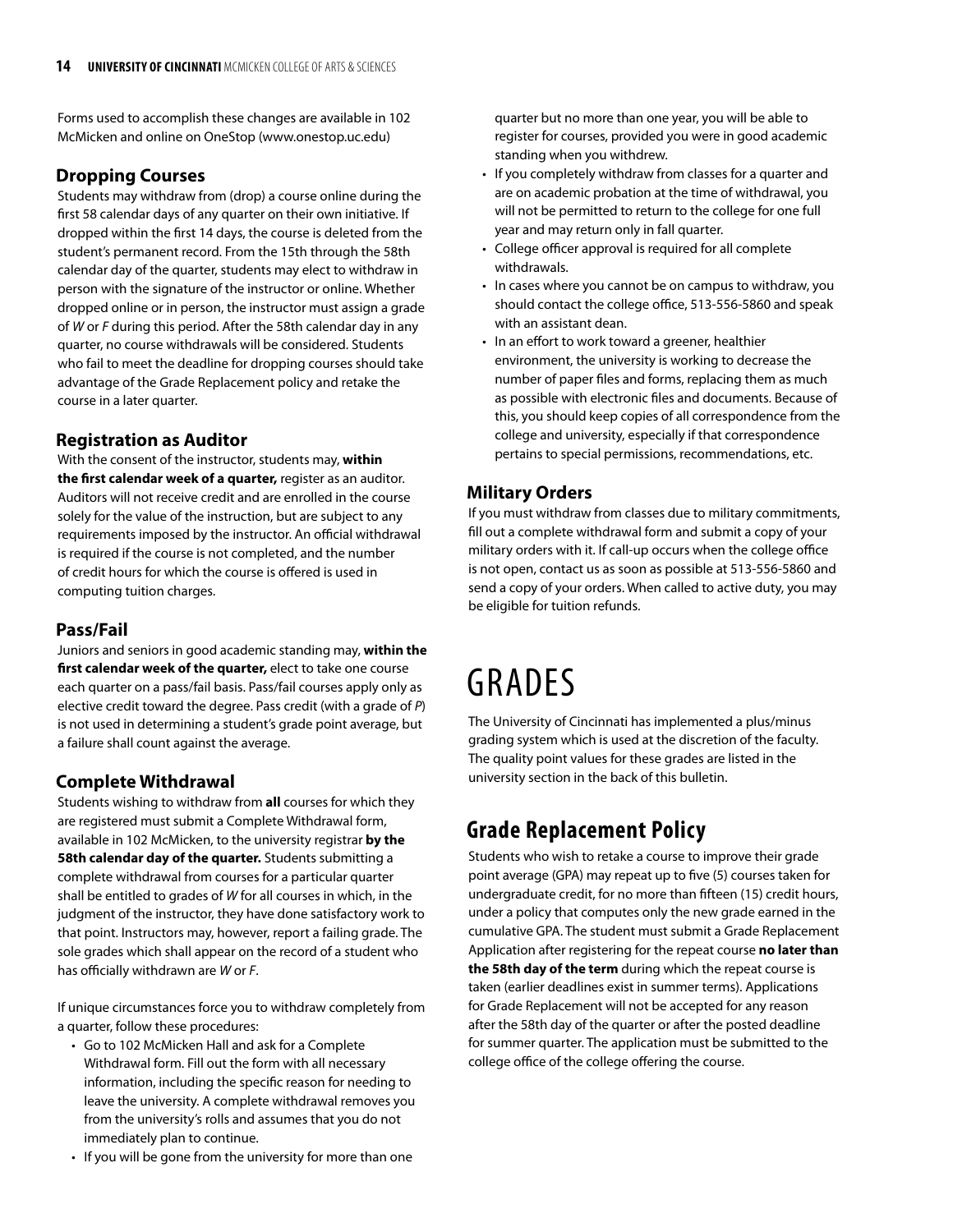## **Awards of Distinction**

### **Dean's List**

Students who earn at least a 3.4 GPA and complete at least 6 credit hours during fall, winter and/or spring quarters will be named to the dean's list. Students on the dean's list receive a certificate, and a notation appears on their transcript each time this distinction is earned.

### **Phi Beta Kappa**

Founded in 1776 to recognize academic excellence, Phi Beta Kappa is one of the most prestigious academic organizations in the country. In 1999, UC celebrated its 100th year of electing members to Phi Beta Kappa. To be eligible for election, juniors must have higher than a 3.9 GPA, and must have begun in A&S as first-year student. Seniors are elected competitively based on their entire collegiate record.

# **Calculating a GPA**

### **Current Quarter**

To calculate a current quarter GPA, add together all of your quality points (using the scale in the section titled "Undergraduate Grading System"), then divide by the total number of hours carried.

Example: A student took four classes and received the following grades:

History *A-*  $(3.6667$  quality points) x 3 credit hours = 11.0001 qp

Math *C+* (2.3333 quality points) x 5 credit hours =  $11.6665$  qp

Psychology *B*  $(3.0000$  quality points) x 3 credit hours = 9.0000 qp

Chemistry *C-* (1.6667 quality points)  $x$  5 credit hours = 8.3335 qp

TOTAL: 16 credit hours  $=$  40.0001 qp

To calculate the GPA, divide 40.0001 (total quality points) by 16 (total credit hours) for a quarterly GPA of 2.500 (GPAs are rounded and reported to three decimal places.)

# **How to Calculate a Target GPA**

Grade point averages (quarter, college and university) are computed by dividing the numbers of credit hours carried not the number earned — into quality points. To determine what is necessary to attain a target college or university GPA starting from a current GPA, take the following steps:

1. Add the number of credit hours from the current quarter to the number of total credit hours carried (using the most recent grade report).

- 2. Multiply this total by the target GPA. This is the number of quality points need to reach the target GPA (2.0 for a *C*, 3.0 for a *B*, etc.).
- 3. Subtract the total quality points on the most recent grade report from the total quality points needed. This is the number of quality points needed in the coming quarter.
- 4. Divide this number of quality points by the number of credits carried for the current quarter. The result is the GPA needed to reach the target GPA.

Example: Current GPA consists of 30 credits carried and 54 quality points for a 1.80 GPA. The target GPA is 2.00 after a current/coming quarter of 15 credits carried.

- 1. 30 previous credits  $+15$  current/coming quarter credits = 45 total credits
- 2. 45 quality points x 2.00 (target GPA) = 90 quality points necessary
- 3. 90 quality points necessary 54 quality points already earned = 36 quality points necessary for the term
- 4. 36 quality points divided by 15 credit hours = 2.4 GPA is necessary to bring the overall GPA up to 2.00

# Scholarships & Prizes

Information concerning general university scholarships and financial aid may be found in the university's viewbook and in publications of the Student Financial Aid Office. Whenever possible, the faculty of McMicken College of Arts and Sciences make awards upon recommendation of the scholarship committee. The major factors considered in the granting of these awards are demonstration of outstanding academic achievement and financial need. When scholarship funds are available, the scholarship committee will contact all applicants considered eligible depending upon the criteria set for each unique award.

# Academic Warning, Probation, Suspension and Dismissal

### **Academic Misconduct**

The UC code of conduct and the by-laws of McMicken College of Arts and Sciences prohibit plagiarism, falsification of records and other forms of academic misconduct. Violations will be punished by appropriate college and university committees.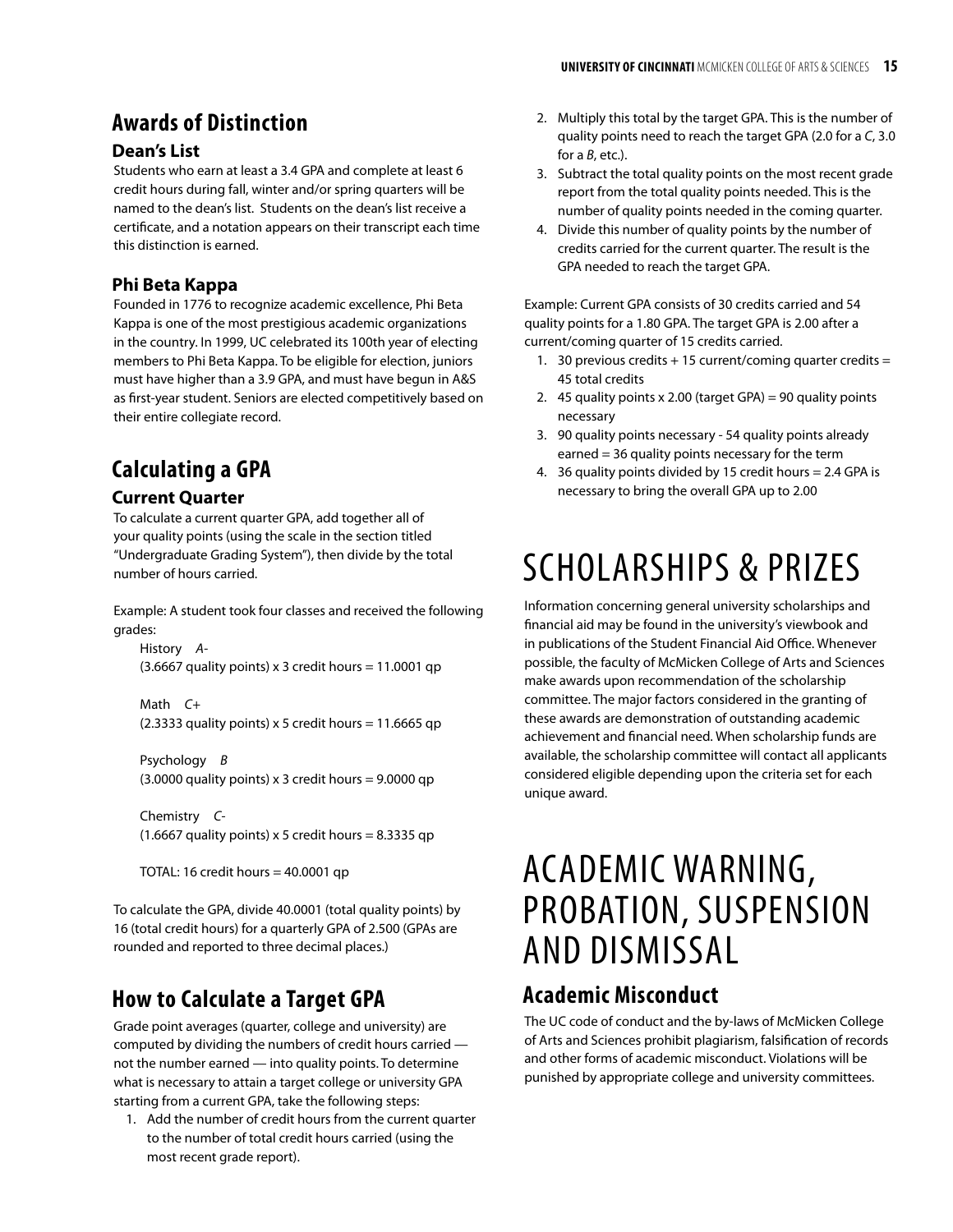### **Warning**

Students whose cumulative Arts & Sciences (i.e., current college) average is 2.0 or better but whose current quarter average is less than 2.0 are warned that their academic performance has fallen below the level of academic achievement required for good standing and they are at risk of incurring probation should this performance continue. A student who has been warned is still in good academic standing.

### **Probation**

Probation is incurred when a student's cumulative college average falls below 2.0. Probation, once incurred, will be continued until the student's cumulative average rises above 2.0 and they return to good academic standing, or it will convert to Suspension if the cumulative average remains below 2.0 at the end of spring quarter. Probation does not appear on the student's official university transcript.

### **Suspension**

Suspension is a yearlong forced separation from the college and occurs when:

- 1. Review of a student's current college record over the period of the academic year shows a deficiency of more than eight quality points below the number needed for a 2.0 average at the end of spring quarter, or
- 2. A student with a deficiency of more than eight quality points withdraws from all classes or does not continue enrollment in the following quarter (excluding summer).
- 3. A student placed on Academic Suspension is not eligible for admission to other UC colleges during the one-year term of the suspension.
- 4. A notation of Academic Suspension appears on the student's official university transcript.

### **Withdrawal on Probation**

A student who withdraws from all courses while on probation will be eligible for readmission in future quarters unless his/ her quality point deficiency is more than eight, in which case suspension will be imposed.

A suspended student will be denied registration privileges in the college for at least one academic year, beginning with the next fall term and continuing through the remaining three quarters of the academic year. Reinstatement after suspension is not automatic, but may be granted after the suspension period has elapsed and the student has successfully applied for readmission in 102 McMicken.

Readmission will be granted only in summer or fall quarter, and the student will return to the college on probation (i.e., with the previous grade point average) and must remove probation by the end of the following spring quarter.

A suspended student has the right to appeal his/her suspension or its length in writing to the committee on appeals. Written appeals should be submitted to the Office of Undergraduate Affairs and Advising, 102 McMicken Hall, as soon after the action has been taken as possible in order to ensure consideration. Suspended students who have registered in the college for the following quarter will have their schedules canceled, and any fees they have paid refunded except where an appeal has resulted in a change in their academic status.

### **Dismissal**

Dismissal occurs when a student who has been suspended returns to the college and fails to achieve good standing by the end of the following spring quarter. Readmission of a dismissed student will not be considered.

# McMicken Glossary of Terms

**Academic Block**: A registration restriction placed on A&S first-year students who have a cumulative grade point average below 2.0 at the end of fall quarter. The restriction can be removed following winter quarter participation in a college recommended academic component, such as College Success Skills or successful participation in specified academic coaching sessions.

**Academic Course Load**: The number of credit hours in which a student is enrolled during a quarter.

**Academic Fresh Start**: The purpose of the "Academic Fresh Start" policy is to provide a student who performed poorly upon his or her initial enrollment at University of Cincinnati the opportunity for a fresh UC cumulative grade point average. www.uc.edu/registrar/fresh\_start.html

**Academic Program**: A series of credit courses designed to lead to a degree, diploma or certificate in a field of study or occupation.

**Add**: The process of increasing an academic course load.

**Advanced Placement (AP)**: A program administered by the College Board through which a student can earn college credit for examinations taken in high school.

**Advisor**: An educator assigned to provide academic advice and general guidance on learning-oriented issues related to academic planning and student success. (See also: college advisor.)

**Associate Degree**: The degree typically awarded by a community or junior college (UC's Raymond Walters & Clermont branches, for example) following the completion of a two-year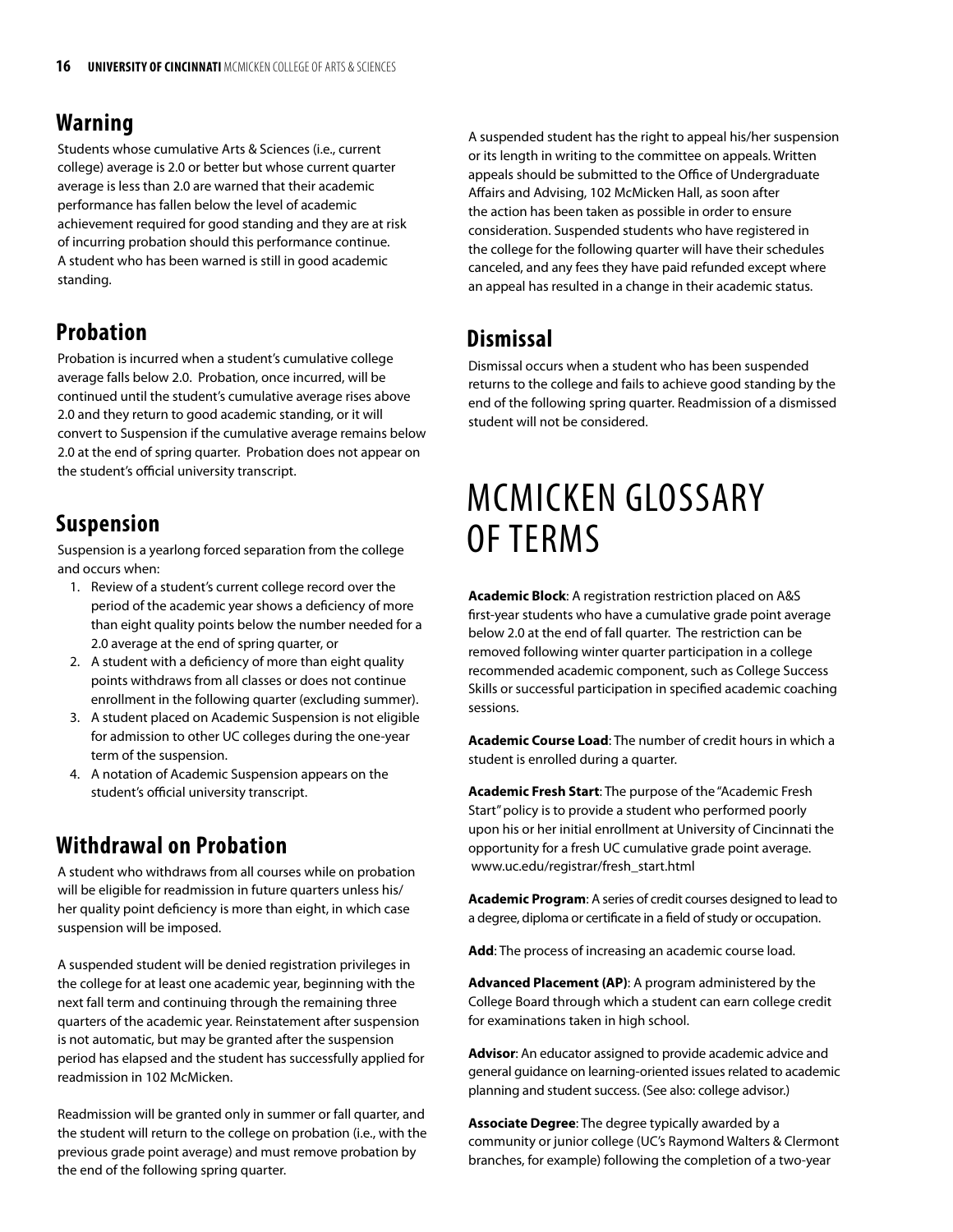program of study or approximately ninety credits.

**Audit**: The process by which a student can register for a course(s) for a no-grade, no-credit basis. Students should indicate that they will audit a course at the time of registration.

**Baccalaureate Degree**: An academic program generally of 180+ credits, including completion of the General Education program and course requirements for each major. Programs are designed for a full-time student to complete in four years, provided the student enrolls in and successfully completes 15 credits per regular academic quarter.

B**achelor's Degree**: Same as a baccalaureate degree. B.S.= Bachelor of Science degree; B.A.= Bachelor of Arts degree. B.I.S.= Bachelor of Interdisciplinary Studies.

**Call Number**: The 6-digit number that appears after the course number and before the section code as in 15 ENGL 101: 407971. This number identifies the specific course, in this case, English Composition I. This is the number entered into the registration system on Onestop to enroll a student in the class.

**Certificate**: An academic program generally of around 30 quarter credits. Some certificate programs are designed to provide specialized programs for people who already have diplomas or degrees; others are for people who want to complete a program that leads directly to a specific job quickly.

**Course Number**: The 3-digit number identifying each course within a discipline. 15 ENGL 101. In this example, 101 is the course within the Department of English.

**College**: One of UC's degree-granting administrative units. There are ten undergraduate degree-granting colleges at the Clifton campus.

**College Advisor**: A professional educator assigned to provide academic advice and general guidance on learning-oriented issues related to academic planning and student success. A&S college advisors DO NOT advise students on major or minor requirements. Students should contact their academic department for major or minor advice.

**College Welcome Day**: A mandatory day for freshmen entering A&S autumn quarter held the day before classes begin in September. The day provides freshmen the opportunity to meet and interact with deans, faculty, staff and fellow students, and includes breakfast, lunch and prizes. Freshmen meet with their departments and exploratory students meet with exploratory academic advisors.

**Consortium**: University of Cincinnati students may enrich their UC curricula by enrolling in classes offered at thirteen other area colleges and universities. The fourteen institutions participating in the Greater Cincinnati Consortium of Colleges and Universities are online: **www.uc.edu/registrar/ consortium.html**

**Convocation**: The university's formal induction into the university is held for freshmen the Sunday before the start of the autumn quarter.

**Co-Requisite**: Course or courses that a student is required to take along with another course in which the student is enrolled.

**Credit or Credit Hour**: Each credit hour is a unit of time during which a class will meet each week during a quarter. The number of credit hours for each course usually indicates how much time is spent in the classroom each week.

**Cross-College Major**: A&S permits students enrolled in other colleges to complete the major requirements of a particular department. By completing this coursework and receiving certification from that department, the student can add a second major to their academic transcript.

**Cum Laude**: Undergraduate students who meet the graduation residency requirements for their colleges will qualify for graduation with Latin honors as follows: University Grade Point Average between: 3.60 and 3.7499 Cum Laude (The University Grade Point Average will have no effect on the college or departmental honors for which the student may qualify.)

**Cumulative Grade-Point Average (GPA)**: The weighted mean value of all grade points a student has earned by enrollment in UC courses through any delivery system and at any location or through credit examination.

**Curriculum**: A prescribed set of courses leading to a degree or certificate.

**Dean's List**: A recognition of academic excellence. To be on the Dean's List a UC student must achieve a grade point average of at least 3.4 during fall, winter and/or spring quarter, while enrolled in 6 or more credits each quarter.

**Degree Progress Audit (DPA)**: DARS is an automated degree audit system that reflects the progress a student has made toward the completion of their degree requirements.

**Degree Requirements**: A list of courses, subject areas and credit hours needed to obtain a specific degree or certificate. The College of Arts and Sciences degree requirements can be found online: www.artsci.uc.edu/collegemain/programs.

**Discipline/Subject Code**: The 2, 3, or 4-letter abbreviation that appears before the course and section numbers as in 15 ENGL 101. This code identifies the specific department, in this case, English.

**Dismissal**: Dismissal is a final and permanent separation from A&S. It is imposed when a student returns from suspension, or from a withdrawal on probation, and fails to achieve a cumulative A&S college GPA of at least 2.0 by the end of spring quarter. A student who has twice withdrawn on probation, or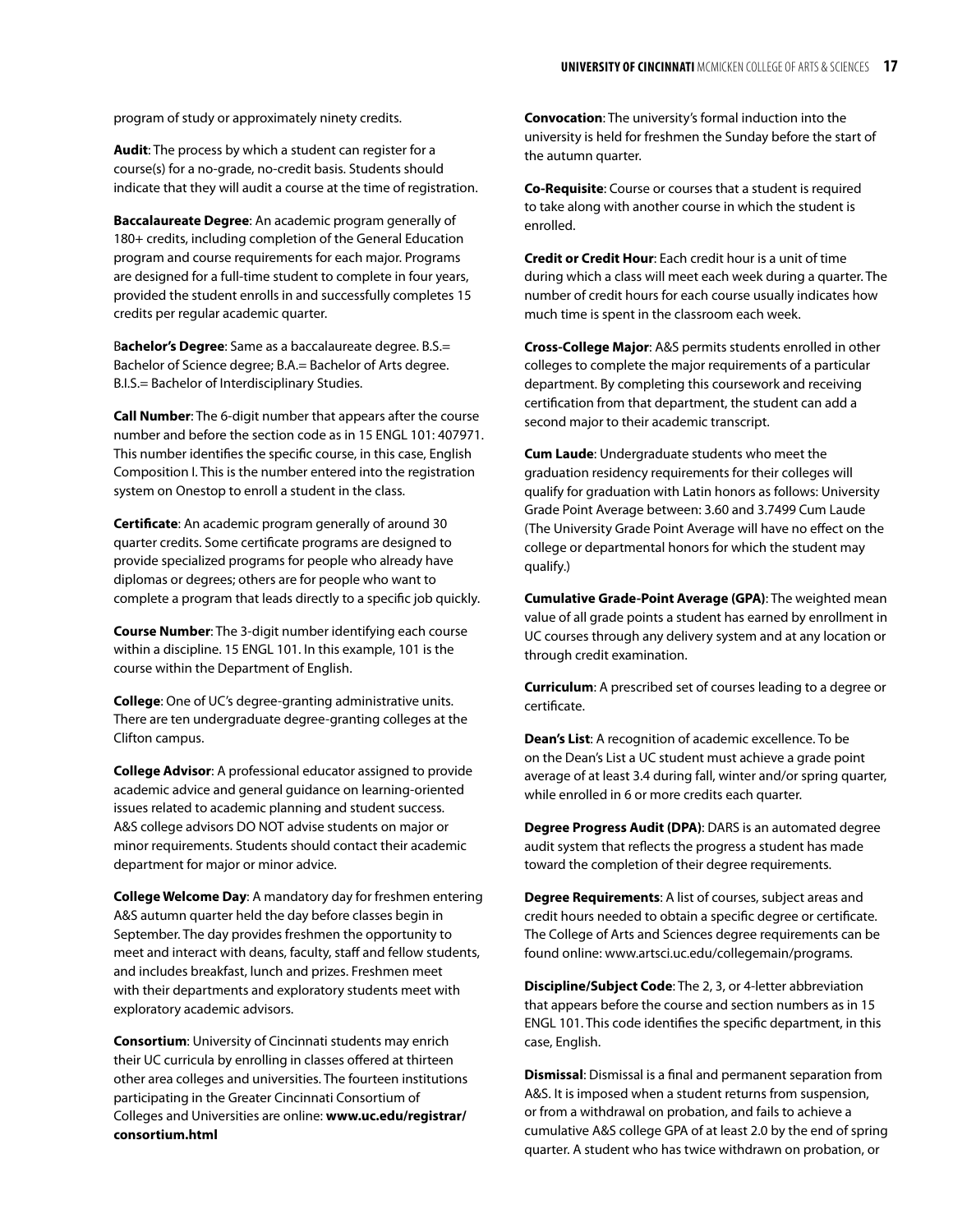who has failed to remain enrolled while on probation, is not readmissible. Re-enrollment following dismissal is not permitted.

**Double Major**: A&S students majoring in two A&S majors.

**Drop**: The process of decreasing an academic course load during the beginning of each quarter (deadlines are shortened during summer terms). Courses dropped during this time will not be recorded on the academic record.

**Dual Degree**: A student can complete all the requirements for a degree from another college, but also indicate to A&S that they intend to complete one of our programs. Students seeking a dual degree must announce their intentions to A&S, complete all requirements as outlined by the A&S core requirements checklist, and also complete all of the major requirements in an A&S department. If that student had announced their intentions to us, then their graduation application would be certified. At the same time, the student must complete all course work required by their second UC college in order to receive their degrees.

Notes on the dual degree:

\* Students can "double-dip" some of the requirements for both colleges. They only need one sequence of English composition, for example.

\* Student must submit two separate graduation applications; one to each college.

\* A student should probably wait to officially graduate from either college until a single simultaneous commencement date. This is because students are ineligible for many sources of funding if they already hold a bachelor's degree.

**Electives**: Courses in which a student may enroll that do not fulfill specific requirements, but may count toward the total number of credit hours needed. Students may choose electives depending upon his or her interests and needs. When choosing electives, students should consult their advisor.

**Freshmen**: Students who have completed fewer than 45 posted quarter credits.

**Freshman Seminar**: A highly interactive, small enrollment seminar and course designed to immediately bring freshmen into the intellectual life of the college. It allows freshmen the opportunity for in-depth study of a current and relevant topic. Your professor will help you understand the process of knowledge discovery and how to become a successful university-level scholar. These three credit hour seminars and courses are offered throughout the year and count toward A&S graduation requirements.

**Full-Time Student**: A student enrolled in twelve or more quarter credits during a quarter.

**General Education Program**: Courses in liberal arts and sciences that are typically introductory and provide students with general knowledge and reasoning ability rather than

specific skills for employment or specialized knowledge required for a major. UC's program consists of six Breadth of Knowledge Requirements and four areas of experience. The courses to be taken for this program depend upon major and student's home college, and should be chosen with the aid of an advisor. Students enrolled in the College of Arts & Sciences will fulfill the general education requirements as outlined by the A&S Core Requirements Checklist (www.artsci.uc.edu/ checklist).

**Grade Point Average (GPA)**: Indicates a student's academic progress and status on a 4.0 scale. It is calculated by adding quality points earned and dividing by total number of credits attempted. Quarterly GPA is based on the most recently completed quarter. College GPA is the accumulated GPA as a matriculated student in A&S. University GPA is the accumulated GPA of all courses attempted as a UC student.

**Grade Point Average (GPA) to Graduate:** A&S students must have a major, college, university, and final quarter GPA of 2.0 or better in order to graduate.

**Grade Replacement Policy**: www.uc.edu/registrar/gradereplace.html

**Grades**: www.uc.edu/registrar/grading\_scale.html

**Graduate Degree**: A degree awarded for education at a level beyond the bachelor's degree. State universities offer graduate certificates, master's degrees and specialist degrees in various professional and liberal arts fields, such as medical or law degrees.

**Graduation Application**: Students applying to graduate must do so on-line at http://www.uc.edu/commencement/default. html

**Graduation Certification**: Graduation certification begins with an on-line application to graduate. The department conferring the degree then certifies that students have fulfilled their major requirements. The college office then certifies that students have fulfilled college and university requirements. Certified graduates are forwarded to UC's Registrars office for the awarding of earned diplomas.

**High Honors**: Students who have shown exceptional distinction in the field of concentration may be awarded the degree with Honors or High Honors. A student enrolled in the University Honors Program is eligible to receive the degree with College Honors or High College Honors.

**Holds on Student Records**: Holds are actions taken by University offices to restrict a student's registration ability or prevent the student from receiving a transcript or diploma. Holds are usually placed for academic, financial, or conduct reasons.

**Honors Scholars Program**: The University Honors Scholars Program serves students from all UC colleges. The curriculum is highly flexible, broad in scope and designed to provide the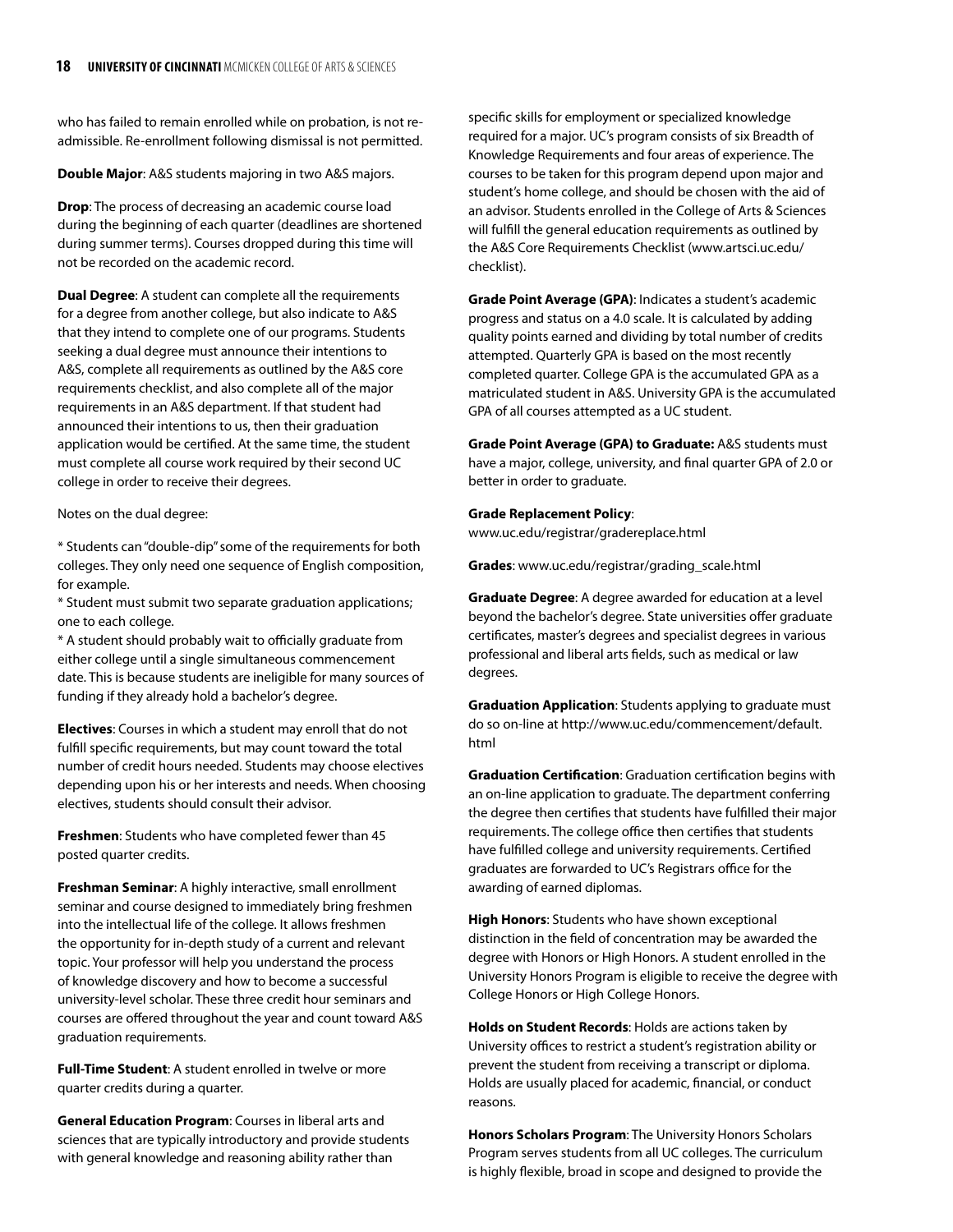student with the opportunity to learn in a manner associated with a small college, but with a range of intellectual activity that can only be found in a large university.

**Honors Societies**: The University of Cincinnati has held a charter from the United Chapters of Phi Beta Kappa since 1898. The following honor societies confer membership on undergraduate students in the various departments of the college in recognition of high scholarly attainment and outstanding achievement in the areas indicated: Alpha Epsilon Delta (pre-medicine), Delta Phi Alpha (German), Gamma Theta Upsilon (geography), Omicron Delta Epsilon (economics), Phi Alpha Theta (history), Pi Delta Phi (French), Psi Chi (psychology), Sigma Delta Pi (Spanish), Sigma Gamma Epsilon (earth sciences), Tau Kappa Alpha (communication), Sigma Alpha Eta (speech and hearing), Iota Sigma Pi (chemistry), Sigma Pi Sigma (physics), Alpha Kappa Delta (sociology) and Pi Sigma Alpha (political science).

**Incomplete Grade (I grade)**: Instructors use the "I" (Incomplete) when students fail to submit all of required coursework by the end of the quarter. An "I" grade should only be awarded if it is possible for students to complete the work without class attendance. In undergraduate courses, the "I" does not factor into the grade point averages during the quarter immediately after it is awarded. Following that subsequent quarter, the "I" carries zero (0) quality points-treated like the "F" and the "UW." After one (1) year, any "I" remaining on students' records automatically and permanently changes to the "I/F," which carries zero (0) quality points and affects students' GPA like the "F."

**Junior**: A student who has completed more than 89.5, but fewer than 135 posted quarter credits.

**Learning Community**: A Learning Community is made up of a small group of about 20 students enrolled in two or more courses that are linked. These students will also share "common hours" each week facilitated by a Peer Leader - i.e. a time to get to know each other, the campus, and have some fun!

**Magna Cum Laude**: Undergraduate students who meet the graduation residency requirements for their colleges will qualify for graduation with Latin honors as follows: University Grade Point Average between: 3.75 and 3.8999 Magna Cum Laude (The University Grade Point Average will have no effect on the college or departmental honors for which the student may qualify.)

**Major**: The subject area leading to a degree or certificate in which a student chooses to concentrate his/her academic work.

**Major Advisor**: A professor in students' major department who advises students on the major requirements to earn their college degree.

**Master's Degree**: An academic degree program of 32 or more quarter credits in courses at the graduate level.

**Matriculated Student**: A student who has been officially admitted to A&S as either a degree-seeking student or an exploratory student.

**Minor**: An academic program generally of 30 credit hours. Minors must be completed before or at the same time that the student earns his or her bachelor's degree.

**Minor Advisor**: A professor in students' minor department who advises students on the minor requirements to earn any minor being added to an undergraduate degree.

**New Student Bearcat Bound Orientation**: A program during the summer that all new freshman students are required to attend. At this program, placement tests are administered, crucial information about a student's UC college and its requirements are delivered, and students meet with an advisor to plan and register for classes.

**Non-matriculated Student**: Students may take classes at UC without being enrolled in a UC degree program. Their official status is "non-matriculated," which is a traditional academic term meaning "not enrolled in a degree program."

**One-Stop**: A website focused on student services, where students may go to check e-mail, register for classes, view/pay bill, view grades, check on financial aid, and have other general questions answered. Onestop is also a physical location in University Pavilion where students may go to receive assistance in-person.

**Part-Time Student**: A student enrolled in fewer than twelve quarter credit hours during a quarter.

**Pass-Fail**: Juniors and seniors in good academic standing may, within the first calendar week of the quarter, elect to take one course each quarter on a pass/fail basis. Pass/fail courses apply only as elective credit toward the degree. Pass credit (with a grade of P) is not used in determining a student's grade point average, but a failure shall count against the average.

**Placement Test**: Tests taken by all new students at Orientation or at a Quick Start event, generally in English and Mathematics. Results of this test are used to place students at the appropriate entry level in each subject. Foreign Language placement is determined by language units completed in high school and is determined during the admissions process. Foreign language placement tests are used for students who intend to "test out" of the college language requirement by showing full proficiency.

**Pre-Requisite**: A course or courses a student must complete before being allowed to register for a more advanced course in the same or related area.

**Probation**: The official status of not being in good academic standing. Failure to remove probationary status will lead to suspension or dismissal. To be in good academic standing, both quarterly and cumulative college averages must be 2.0 or higher. Note that a grade of "I" (Incomplete) will not affect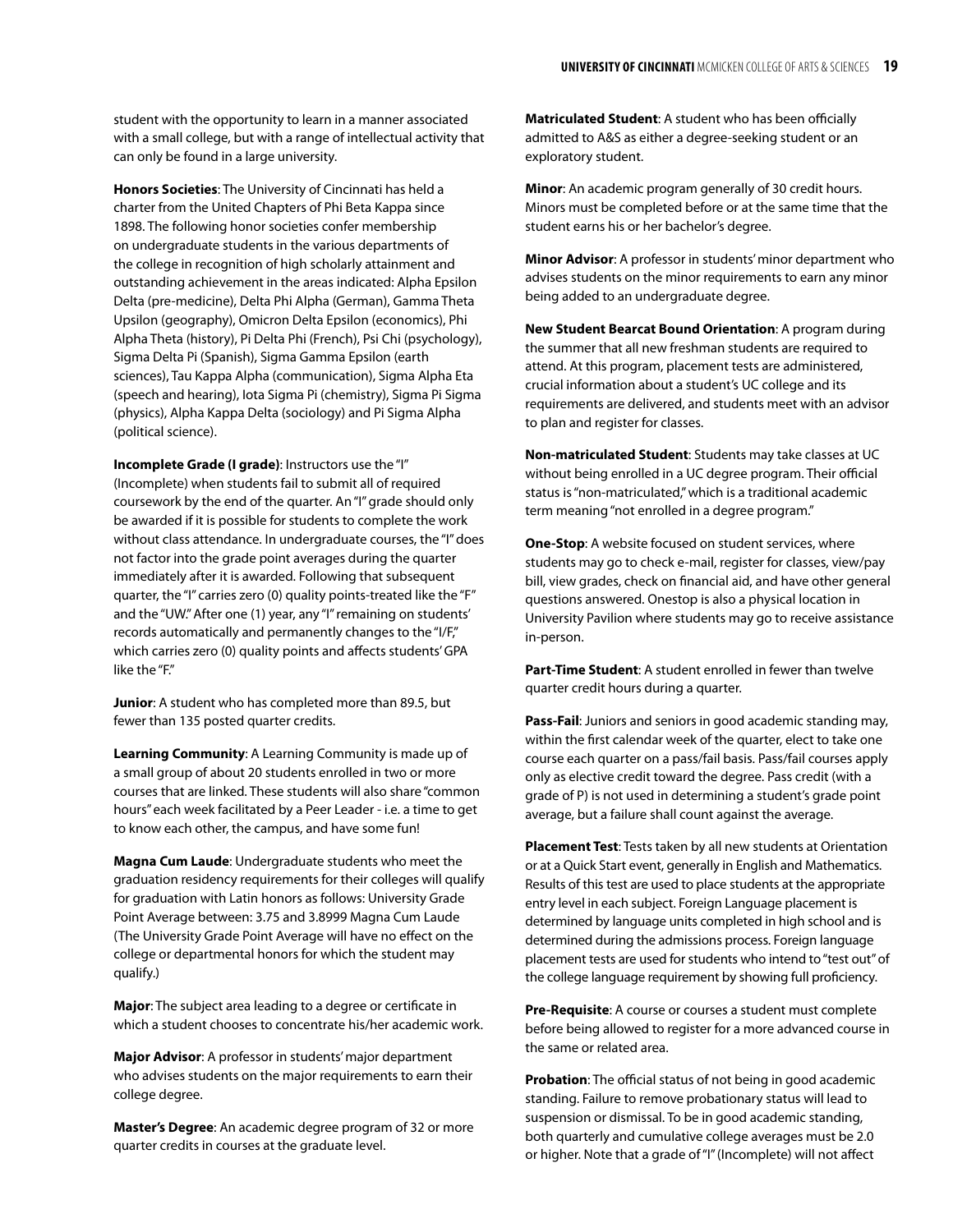the GPA in the quarter it is received, but will count against the GPA if not removed by the end of the following quarter. The university GPA is not a factor in determining academic status in A&S under these rules.

**Program of Study**: The subject area in which a student chooses to concentrate his/her academic work.

**Quality Points**: The number of quality hours (for a course) multiplied by the numerical value of the grade earned  $(A = 4.0$ points,  $B = 3.0$  points, etc.). The total number of quality points divided by the total number of quality hours equals a student's cumulative grade point average (GPA).

**Quality Hours**: Credits earned which affect a student's GPA.

**Quarter**: One of the three main enrollment periods in an academic year. At UC, the academic year consists of a ten-week fall quarter, a ten-week winter quarter and a ten-week spring quarter. There is also a ten-week summer quarter as well as summer courses that are divided into either two five-week periods or three 3.5 week periods or one full summer period.

**Re-admission**: Students who are returning to A&S and have NOT attended any other institution while not enrolled in A&S can apply for re-admission by submitting an "application of change in college and program application for readmission."

**Re-enrollment to A&S following suspension or withdrawal on probation**: Students who are suspended following spring quarter, or who leave the college while on probation before spring quarter ends, may not enroll during the following academic year. Re-enrollment is permitted only in the autumn quarter of a later year.

Re-enrollment requires submission of an application for admission to the A&S Undergraduate Affairs and Advising Center in 102 McMicken Hall at least two months prior to the autumn quarter in which study will be resumed. Students who have attended an institution other than UC following their suspension or withdrawal while on probation must apply through the Office of Admissions and provide transcripts from the other institution(s).

Re-admission is not guaranteed, but will typically be granted to students who have not enrolled elsewhere whose quality point deficiency from a 2.0 is less than 30 quality points, or to those students who have enrolled elsewhere and maintained a 2.0 or better GPA since leaving A&S.

**Recitation**: A recitation is a discussion carried by a teaching assistant (TA) or instructor to supplement a lecture given by a senior faculty at an academic institution. During the recitation, the leader will review the lecture, expand on the concepts, and carry a discussion with the students. In classes involving mathematics and engineering, the recitation is often used to perform derivations or solve problems similar to those assigned to the students.

**Residency**: Student must meet the college residency requirement of 45.0 hours which begins immediately upon matriculation in the college and consists of courses taught by McMicken College of Arts & Sciences.

**Section Code**: The 3 digits that appear after the department/ subject code and subject number in the schedule of classes, as in 15 ENGL 101 -002. This number refers to the specific day and time that the course is offered. In the case of distance learning courses, section numbers will always begin with a "7" as in section "707." Evening courses are indicated with a "9" as in section "901".

**Senior**: A student who has completed more than 134.5 posted quarter credits.

**Sophomore**: A student who has completed more than 44.5, but fewer than 90 posted quarter credits.

**Summa Cum Laude**: Undergraduate students who meet the graduation residency requirements for their colleges will qualify for graduation with Latin honors as follows: University Grade Point Average between: 3.90 and 4.0000 Summa Cum Laude (The University Grade Point Average will have no effect on the college or departmental honors for which the student may qualify.)

**Suspension**: A forced separation from the college, with the right to apply for readmission after one academic year. Suspension is a mandatory separation from enrollment in A&S, and in A&S courses, for a minimum of one calendar year. Suspension is imposed by A&S and posted to the transcript following spring quarter. Suspension action will be taken against students who have a quality point deficiency (from a 2.0 A&S college average) of nine or more quality points after the end of spring quarter. Students who withdraw during the year while on probation will not have suspension action posted to their transcripts, but like students who are suspended in June, they will be ineligible to return to A&S for at least one calendar year, and may return only in autumn quarter.

A suspension imposed after spring quarter actually begins the following autumn quarter and ends at the start of autumn quarter one year later. Suspended students who are already enrolled for summer classes will be permitted to remain in those courses but will not be permitted to enroll for autumn quarter. Suspended students are not eligible for admission to other UC colleges during the term of their suspension.

**Suspension Appeal**: Suspended students may request a rescission of their suspension by writing a letter of appeal to the "Appeals Committee" and submitting their letter to 102 McMicken Hall, P.O. Box 210037, Cincinnati, OH 45221-0037. See suspension letter for the appeal deadline.

**Syllabus**: A document provided by an instructor that describes the content, learning objectives and expectations of a course, the grading policy, a list of assignments and due dates, and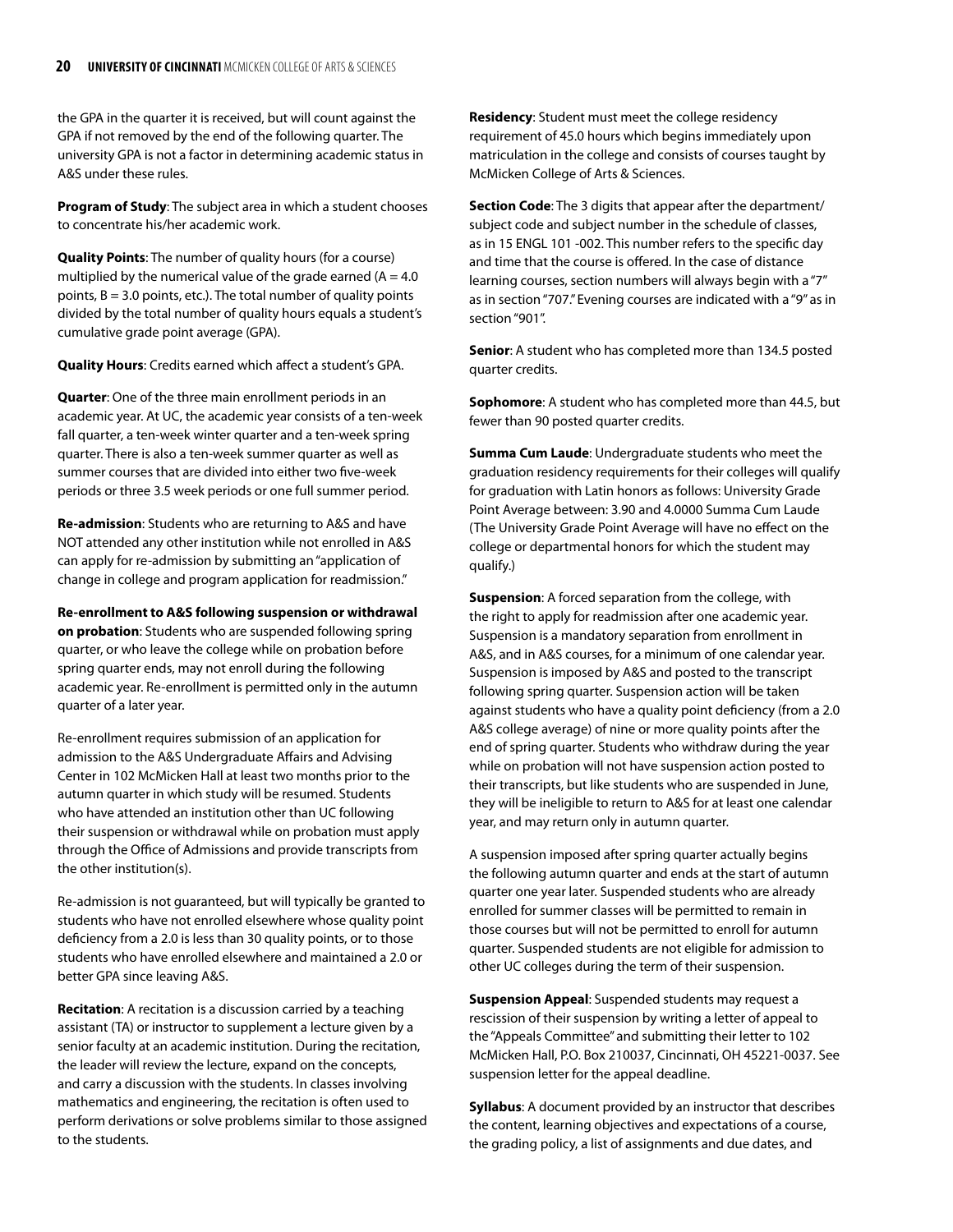related information such as the required textbooks and other course materials, the instructor's office hours, contact information, etc.

**Transcripts**: Written record of a student's academic performance. Students may obtain official and unofficial transcripts by contacting the Registrar.

**Transfer Credit**: Transfer credit refers to units (hours) of academic credit awarded at a receiving institution in recognition of college level credit earned at a sending institution. Academic institutions operate under a variety of systems (e.g., semester or quarter). Semester hour credit may be converted to quarter hour credit by multiplying by 1.5. (e.g., three semester hour credits will equate to 4.5 quarter hour credits).

**Transfer Module**: The Transfer Module contains 54-60 quarter hours or 36-40 semester hours of specified course credits in English composition, mathematics, fine arts, humanities, social science, behavioral science, natural science, physical science, and interdisciplinary coursework. A transfer module completed at one college or university will automatically meet the requirements of the transfer module at the receiving institution, once the student is accepted. Students may be required, however, to meet additional general education requirements that are not included in the Transfer Module.

**Transfer Student**: A student applying for admission to The University of Cincinnati (UC) who has formerly attended another regionally accredited institution of higher learning. A student is also considered a Transfer Student if he/she attended UC after high school, transferred to another school and is returning to UC.

**Warning**: A statement to a student that the most recent quarter's grades are below 2.0 and must be brought up to 2.0 by the end of the following quarter. A warning notice is not the same as being placed on probation

**Withdrawal**: The process of dropping a course (or courses) after the first 14 calendar days of the quarter. Withdrawing from ALL coursework is referred to as a Complete Withdrawal. When a student withdraws from a course, a grade of "W" (or "F") is assigned. The "W" has no impact on the GPA. The withdrawal deadline is the 58th calendar day of the quarter.

**Withdrawal On Probation**: Voluntary separation from A&S while on probation, which is equivalent to a suspension in its effect. Students who withdraw while on probation must apply for readmission.